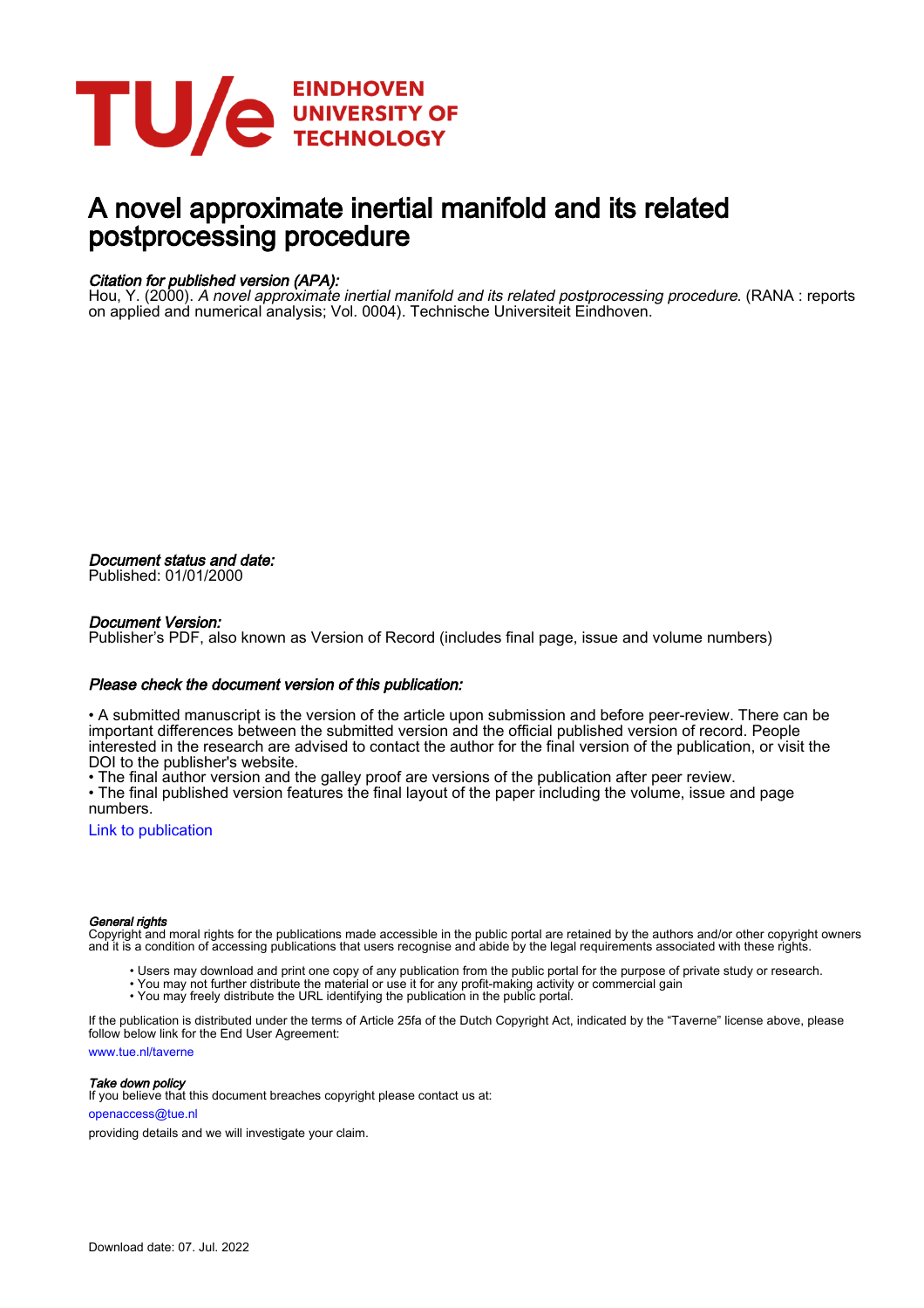# A Novel Approximate Inertial Manifold and Its Related Postprocessing Procedure

Yanren Hou

Col lege of Science- Xian Jiaotong Universityin a contract the contract of the contract of the contract of the contract of the contract of the contract of er a processe of the measurement of measurement of the contract of the Chemical State of the University of Tech Eindhoven and the Netherlands and The Netherlands and The Netherlands and The Netherlands and The Netherlands

### Abstract

In this paper- a novel approximate inertial manifold for the twodimensional NavierStokes equations and its related postprocessing procedure are discussed. This new approximate inertial manifold intends to seek some kind of approximate relationship between thestandard Galerkin approximate solution (approximate large eddies) and its residue (approximate small eddies). The result shows that this manifold can approximate the system attractor up to a more accurate level than other approximate inertial manifolds we ever hadand its associated postprocessing procedure can get a more accurate approximate solutionat any given time with great savings in computing time

#### $\mathbf 1$ Introduction

Despite the considerable increasing in the available computing power during the past few years. rumerically solving the partial dimensions-uppertially the integrations-section of evolution of the integratio partial dierential equations on large time intervals- and under physically realistic situations still remains a difficult problem whose solution is not close at hand. We thereby intend to solve dissipative evolution partial differential equations in dynamically nontrivial situations, ie- when the longterm behavior is not merely the convergency to a steady state In this case-the solution to be solution to be solution to be simulated remains time goes to innity-time goes to innityconverges to a set-fractal can be attractor- which can be a complicated set a fractal set a fractal studying t complication structure of this set which is referred by the religion term behavior of the solution to some extend is of great importance to understand the nature of turbulent phenomena That is one of the main reason why people are so interested in the long-term behavior of the solution.

An important attempt in that direction is the theory of inertial manifold- which was intro and the Foias- Sell and Temam and Temam and Temam and Sell and Sell and Sell and Sell and Sell and Tempers and the references therein. The idea is to imbed the attractor in a smooth finite-dimensional manifold and to reduce all the dynamics to this manifold Unfortunately- the existence of such nitedimensional manifold requires a very strict condition- the spectral gap condition- which is not valid for some important dissipative systems including the Navier-Stokes equations. A more exible and less restrictive idea is to look for a socalled approximate inertial manifoldwhich should be a smooth finite-dimensional manifold approximating the attractor up to a certain accuracy-tain accuracy-tain accuracy-tain accuracy-tain accuracy-tain accuracy-tain accuracy-tain accuracymanifold is in fact the graph of some smooth finite-dimensional mapping. From a physical point of view- this kind of mappings can be viewed as approximate interactive laws between large and small eddies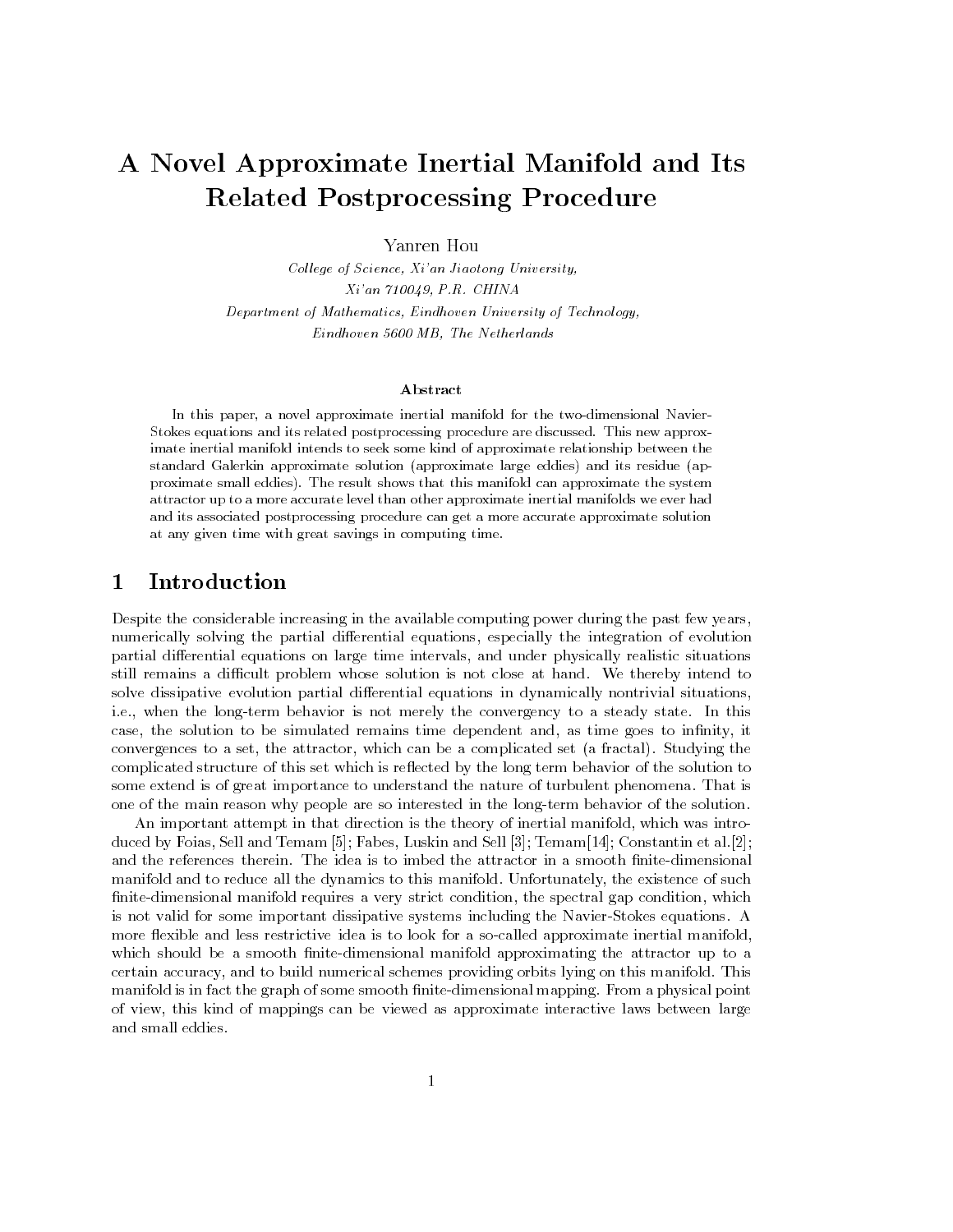For a given Hilbert space H in which the solutions of dissipative systems are sought- tradi tional construction of approximate inertial manifold is to seek some finite-dimensional mappings from  $H_m$  (farge eddy subspace) to  $H$  (sinall eddy subspace), where  $H_m$  is a nifte-dimensional linear space spanned by the first  $m$  functions of the Galerkin basis and  $H$  is the  $L^\ast$  orthogonal complement of Hm in H-so that people can use it to approximately described the interaction of the interaction o relation between large and small eddies For example-to-the-to-the-to-the-to-the-to-the-to-the-to-the-to-the-toand etc This leads to solving coupled systems of large and small eddy components at each time step As has been illustrated in 
- their associated numerical scheme- nonlinear Galerkin method- is so computationally costly that it is generally less ecient than the standard Galerkin method in spite of its higher accuracy On the other hand- the standard Galerkin method can provide us an approximation of the solution in  $H_m$ . According to the idea of approximate interactive interactive, there show a proximate interactive lateractive large and smaller and smaller and small eddies of the solution. Now that the standard Galerkin approximation in  $H_m$  is a reasonable approximation of the large eddies, include is no reason to prevent us from section, we have seeking approximate relationship between this approximate large eddy components and the residue of it which can be regarded as a reasonable approximation of small eddies These consideration leads to construction of a certain novel approximate inertial manifold which is the graph of some finite-dimensional mapping from  $H<sub>m</sub>$  to H. If this kind of approximate inertial manifold could be constructed successfully- we can use it to get an approximation of the residue corre sponding to the standard Galerkin approximation and we expect that the standard Galerkin approximation together with this kind of approximate residue can generate a more accurate approximation of the solution. Because this kind of approximate inertial manifold is used to describe an approximate interactive law between standard Galerkin approximation and its residue- the related numerical scheme is expected to obtain a more suitable approximation of the solution at any given time. That is the reason why we will call this related numerical scheme the postprocessing procedure obviously-this procedure will lead to substantial savings of the computing time. Those mentioned above are the goals of our paper. We will proceed our investigation in the case of the two disc minimensions is the two equations however, and the the results which will be obtained here can be extended to many other dissipative equations

The goal of this paper is similar to that of  $[15]$ . That is we also want to get a more accurate approximate solution at any given time by postprocessing the standard Galerkin solution The main differences are as following. The construction of the postprocessing procedure in  $[15]$  is still based on the traditional construction of approximate inertial manifold- which is to get an approximation of the real small eddy components in  $H(H \cap H_m = \phi)$  from the approximate large eddy components (Galerkin solution) in  $H_m$ . Of course the final accuracy is restricted by both the accuracy of standard Galerkin solution in  $H_m$  and the accuracy of the approximate small eddy components in  $H$ . The idea in this paper as we said just now is to get an approximation of the residue in the whole space  $H$  from standard Galerkin solution. So the final accuracy only depends on the approximation of the residue and may be better than the large eddy accuracy of the standard Galerkin solution (accuracy in  $H_m$ ). Our result shows that the  $H$  - error of our postprocessing scheme is of order  $O(L_m \lambda_{m+1}^{-\frac{1}{2}})$  while it is of order  $O(L_m^2 \lambda_{m+1}^{-1})$  in [15]. Here  $L_m$  is of order  $O(1+\sqrt{\ln(1+\lambda_m)})$ . On the other hand, we also construct a novel approximate inertial manifold which is the graph of a smooth mapping from  $H_m$  into  $H$  and can approximate the system attractor up to order  $O(L_m \lambda_{m+1}^{-\frac{1}{2}})$ . In fact, our postprocessing scheme is a direct application of this new approximate inertial manifold

The paper is organized as follows In section - we give some functional settings of the two dimensional NavierStokes equations In section - we investigate an approximate interactive law between the standard Galerkin approximation and its residue for the solution of the steady Navier-Stokes equations. Also a numerical scheme based on this law is presented together with its error analysis and it demonstrates a great improvement of the convergence rate of the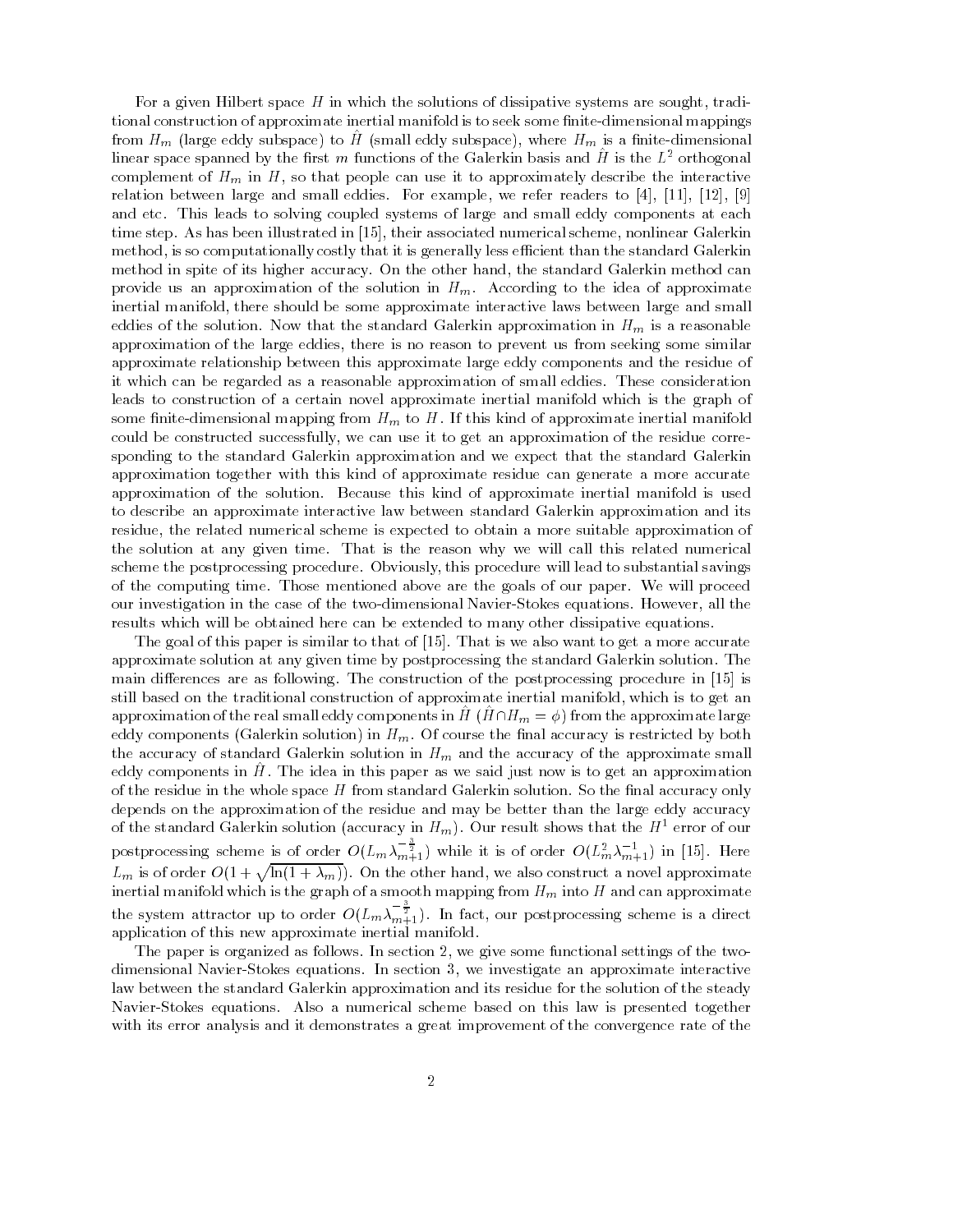standard Galerica method In section - provided approximate intertion of our novel approximation of our novel manifold based upon the mapping derived in section 3. And some important properties of this manifold are also studied in detail in this section too It will show this approximate inertial manifold can approximate the attractor up to a higher level than any other approximate inertial manifolds we ever had In the last section- a related postprocessing procedure is constructed together with its error analysis

#### $\overline{2}$ Functional Settings

Let  $P$  be the classical  $L^+$  orthogonal divergence free projection on  $L^+ (M)^-$  and  $H$  be the Hilbert  $\,$ space of the projection of  $L^2(\Omega)^2$  by P with usual  $L^2$  scalar product  $(\cdot, \cdot)$  and norm  $|\cdot| = (\cdot, \cdot)^{\frac{1}{2}}$ . Let *P* be the class<br>space of the proje<br>Here  $\Omega \subset \mathcal{R}^2$  is Here  $\Omega \subset \mathbb{R}^2$  is a bounded domain. We consider the following functional evolution Navier-Stokes equations in H

$$
\begin{cases}\n\frac{du}{dt} + \nu Au + B(u, u) = f, \\
u(0) = a,\n\end{cases}
$$
\n(1)

where u is the velocity,  $a \in H$  the initial velocity,  $\nu > 0$  the viscosity parameter and  $f \in H$ the time independent external force.  $A = -P\Delta$  is the Stokes operator which is known to be a linear self-adjoint unbounded and positive closed operator in H with domain  $D(A)$ . And  $A^{-1}$ the time independent external force.  $A = -P\Delta$  is the Stokes operator which is known to be a<br>linear self-adjoint unbounded and positive closed operator in H with domain  $D(A)$ . And  $A^{-1}$ <br>is compact. We can then define the  $D(A<sup>s</sup>)$  is a Hilbert space when equipped with nature scalar product  $(A<sup>s</sup> \cdot , A<sup>s</sup> \cdot )$  and norm  $|A<sup>s</sup> \cdot |$ .  $\frac{1}{d}$ <br>| We set  $V = D(A^{\frac{1}{2}})$  and denote by  $((\cdot, \cdot))$  the inner product in V associated with the norm  $\|\cdot\| = |A^{\frac{1}{2}}\cdot|.$  ' filbert space when equipped with nature scalar product  $(A^s \cdot, A^s \cdot)$  and norm  $|A^s \cdot|$ .<br>  $D(A^{\frac{1}{2}})$  and denote by  $((\cdot, \cdot))$  the inner product in V associated with the norm<br>
|. The nonlinear term  $B(u, u) = P[(u \cdot \nabla)u]$  into  $V$  -and we denote by  $\mathfrak b$  the following trilinear form on  $V$  given by  $\hspace{0.1mm}$ 

$$
b(u, v, w) = \langle B(u, v), w \rangle \langle v', \quad \forall u, v, w \in V.
$$

Furthermore, we give some traditional properties of 
$$
b(\cdot, \cdot, \cdot)[14]
$$
:\n\n
$$
\begin{cases}\n b(u, v, w) = -b(u, w, v), \quad \forall u, v, w \in V, \\
 b(u, v, w) \leq c_1 |u|_{L^{\infty}} ||v|| |w|, \quad \forall u \in L^{\infty}(\Omega)^2, v \in V, w \in H, \\
 b(u, v, w) \leq c_1 |u| |A^{\frac{1}{2}}v|_{L^{\infty}} |w|, \quad \forall u, w \in H, A^{\frac{1}{2}}v \in L^{\infty}(\Omega)^2, \\
 b(u, v, w) \leq c_1 |u| ||v|| |w|_{L^{\infty}}, \quad \forall u \in H, v \in V, w \in L^{\infty}(\Omega)^2, \\
 b(u, v, w) \leq c_1 |A^{\frac{s_1}{2}}u| |A^{\frac{s_2+1}{2}}v| |A^{\frac{s_3}{2}}w|\n\end{cases} (2)
$$

The last estimation holds for any  $u \in D(A^{\frac{2+1}{2}}), v \in D(A^{\frac{2+1}{2}})$  and  $w \in D(A^{\frac{2}{2}})$  with  $s_1+s_2+s_3 >$ 1 and  $(s_1, s_2, s_3) \neq (1, 0, 0), (0, 1, 0)$  and  $(0, 0, 1)$ .

The above settings apply in particular to the two-dimensional Navier-Stokes equations in a bounded domain  $\Omega$  associated to the nonslip or space-periodic boundary condition. The above settings apply in particular to the two-dimensional Navier-Stokes equations in a<br>inded domain  $\Omega$  associated to the nonslip or space-periodic boundary condition.<br>To introduce the Galerkin approximation of (1),

basis of H consisting of the eigenvectors of Stokes operator A-For of Stokes operator A,<br>  $\langle \lambda_2 \langle \cdots \langle \lambda_k \rangle \rangle \rightarrow$  $\alpha_k, \kappa \in \mathbb{N}$  and  $k \to \infty$ .

$$
Aw_k = \lambda_k w_k, \quad 0 < \lambda_1 \leq \lambda_2 \leq \cdots \leq \lambda_k \leq \cdots \to \infty \quad \text{as } k \to \infty.
$$

 $Aw_k = \lambda_k w_k$ ,  $0 < \lambda_1 \leq \lambda_2 \leq \cdots \leq \lambda_k \leq \cdots \to \infty$  as  $k \to \infty$ .<br>For any fixed  $m \in \mathcal{N}$ , we denote by  $P_m$  the  $L^2$  orthogonal projection from H onto the space  $H_m$  spanned by the first m eigenvectors  $w_1, \dots, w_m$ . We also set  $Q_m = I - P_m$ . It is classical<br>that:<br> $|A^{\alpha}Q_mv| \leq \lambda_{m+1}^{\alpha-\mu}|A^{\mu}v|, \quad |A^{\mu}P_mv| \leq \lambda_m^{\mu-\alpha}|A^{\alpha}v|, \quad \forall \alpha \leq \mu, v \in D(A^{\mu}).$  (3) that

$$
|A^{\alpha}Q_{m}v| \leq \lambda_{m+1}^{\alpha-\mu}|A^{\mu}v|, \quad |A^{\mu}P_{m}v| \leq \lambda_{m}^{\mu-\alpha}|A^{\alpha}v|, \quad \forall \alpha < \mu, \ v \in D(A^{\mu}). \tag{3}
$$

Furthermore, we give the following Brezis-Gallouet inequality [1] for any  $v \in D(A)$ :

$$
|v|_{L^{\infty}} \le c||v|| (1 + \sqrt{\ln(1 + \frac{|Av|}{||v||})}),
$$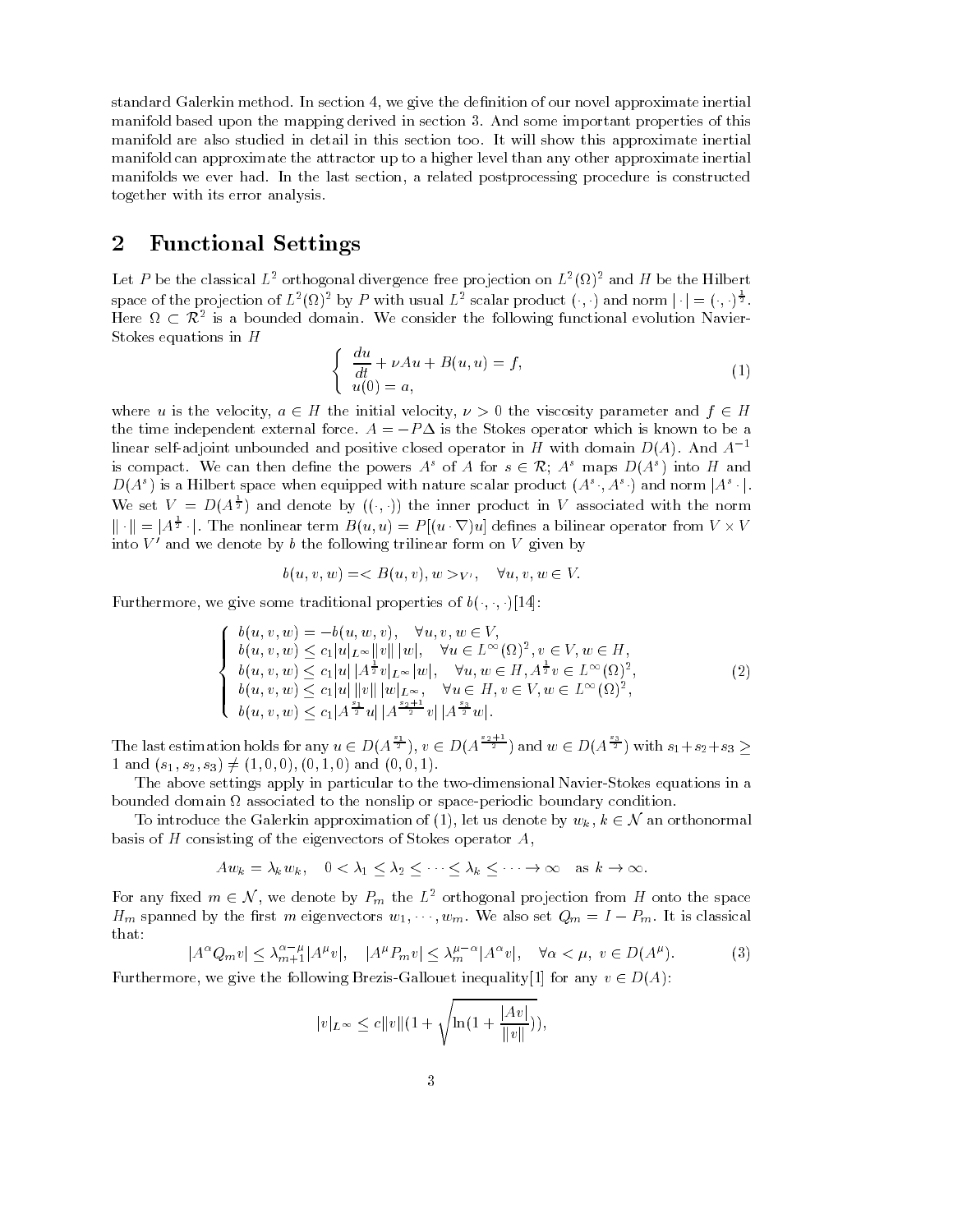and especially, for  $v \in H_m$ , we have

$$
|v|_{L^{\infty}} \le L_m \|v\|,\tag{4}
$$

where  $L_m \sim 1 + \sqrt{\ln(1 + \lambda_m)}$ . Now the standard Galerkin approximate equations of (1) admits: find  $u_m(t) \in H_m$  such that

$$
\begin{cases}\n\frac{du_m}{dt} + \nu Au_m + P_m B(u_m, u_m) = P_m f, \\
u_m(0) = P_m a.\n\end{cases} \tag{5}
$$

... we are in the interaction- we are interested in the interaction attachment  $\mathbf{w}_{Hk}$  and the deference between  $u$  and  $u_m$  which will be denoted by

$$
\eta = u - u_m
$$

in the rest for the sake of convenience. So we can get the equations of  $\eta$  by substituting where we not also we not we not we have a second of the second state of the second state of the second state o

$$
\begin{cases}\n\frac{d\eta}{dt} + \nu A\eta + B(u_m, \eta) + B(\eta, u_m) + B(\eta, \eta) = Q_m[f - B(u_m, u_m)],\\ \n\eta(0) = Q_m a.\n\end{cases} \tag{6}
$$

As usual, we define the following bilinear form on  $V \times V$ :

$$
a(u, v) = \nu((u, v)), \quad \forall u, v \in V.
$$

It is very easy to verify that  $a(\cdot, \cdot)$  is symmetric continuous and positive on  $V \times V$ . In fact

$$
a(u, u) = \nu ||u||^2.
$$

Then we can give the weak formulas of (1), (5) and (6) as

$$
(\frac{du}{dt}, v) + a(u, v) + b(u, u, v) = (f, v), \quad \forall v \in V,
$$
\n
$$
(7)
$$

$$
(\frac{du_m}{dt}, v) + a(u_m, v) + b(u_m, u_m, v) = (f, v), \quad \forall v \in H_m,
$$
\n(8)

$$
\begin{aligned} \n(\frac{d\eta}{dt}, v) + a(\eta, v) + b(u_m, \eta, v) + b(\eta, u_m, v) + b(\eta, \eta, v) \\
&= (Q_m f, v) - b(u_m, u_m, Q_m v), \quad \forall v \in V. \n\end{aligned} \tag{9}
$$

The estimations of  $\eta$  are classical and we will not address them here. By using the methods which are classical for these equations-place completely for the initial boundary constraint the initial boundary (or initial) value problems (1) and (5) have unique solutions  $u = u(t)$  and  $u_m = u_m(t)$  for  $t > 0$ . Moreover- if we demand

$$
a \in D(A), \quad f \in H,\tag{10}
$$

there exist nite constants  $\mathbf{u}$  and  $\mathbf{w}$  are existent to the constant of  $\mathbf{u}$ 

$$
M_2, M_{\infty} > 0 \text{ such that}
$$
  
\n
$$
\sup_{t>0} ||u(t)||, ||u_m(t)|| \le M_1,
$$
  
\n
$$
\sup_{t>0} |Au(t)|, |Au_m(t)| \le M_2,
$$
  
\n
$$
\sup_{t>0} |u(t)|_{L^{\infty}}, |u_m(t)|_{L^{\infty}} \le M_{\infty}.
$$
\n(11)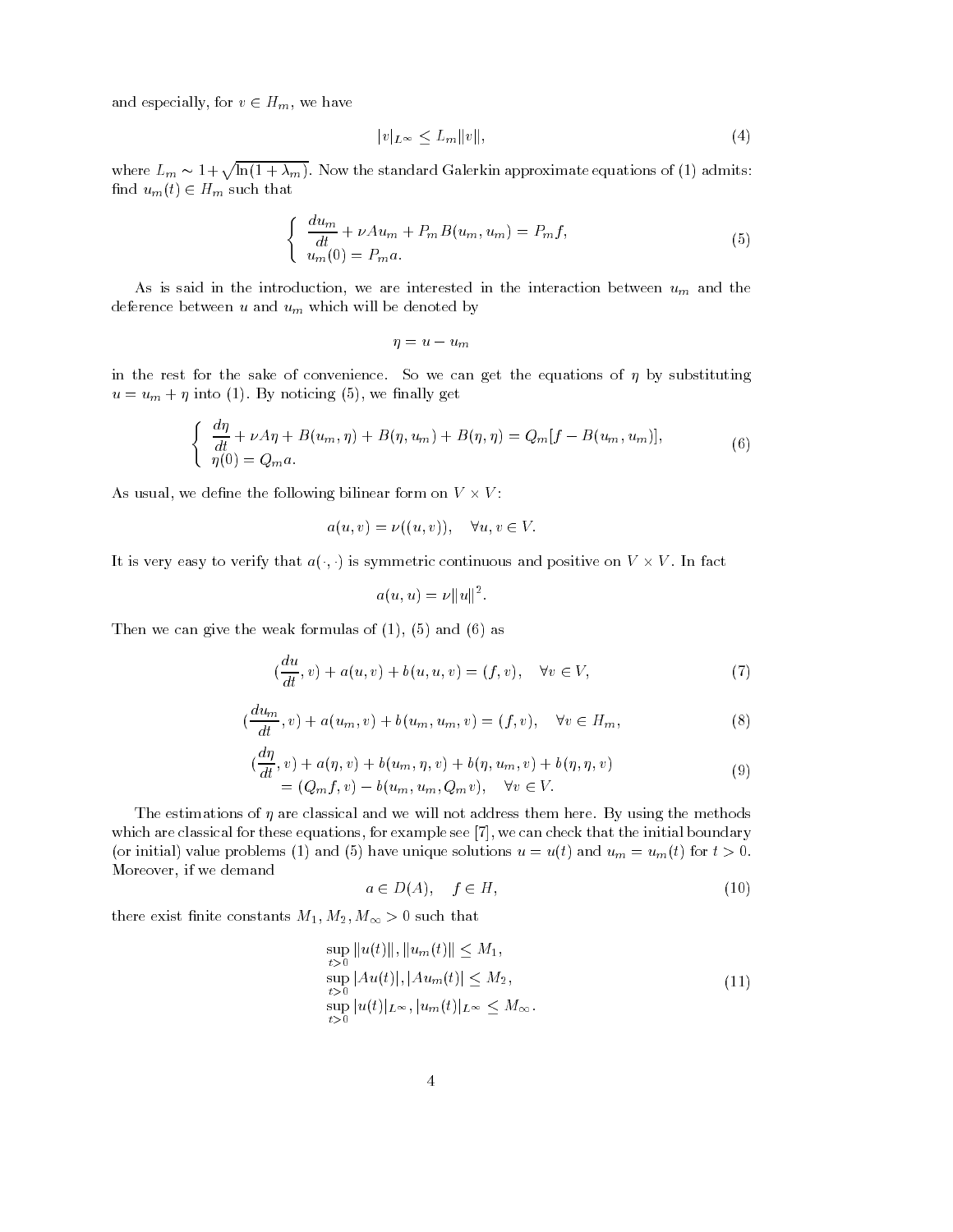. It is well above that for the above the problem  $\{x_i\}$  and  $\{x_i\}$  and  $\{x_i\}$  and  $\{x_i\}$  properties are hold under the condition  $\mathcal{S}$  are particularly the following results involving results involving to and a  $\mathbf{u}$  in  $\mathbf{u}$ 

Lemma - Under the condition - we have

$$
|u(t)|_{H^2(\Omega)^2}, |u_m(t)|_{H^2(\Omega)^2} \le \kappa(t), \quad \forall t > 0,
$$

where  $\kappa(t) > 0$  depends on  $(t, a, f)$  and is bounded on  $[t_0, \infty)$  for any  $t_0 > 0$ .

The above lemma can be proved- for example- by combining the techniques in Johnson et al.  $[8]$  and Marion  $[10]$ .

# 3 Finite-Dimensional Mapping: Steady State Case

Although we are interested in the long-term behavior of system  $(1)$  (or  $(7)$ ) in dynamically nontrivial situation- we also believe that the studying of the steady case will be very helpful and may enlighten us when we consider the unsteady case

In this section-we will study the relation-steady the relationship between understanding  $\mathcal{N}$ equations. We want to construct a finite-dimensional mapping from  $H_m$  into V such that it can reference the interaction between the approximate large edies and small edies. In the small ediesand in the next section- we will show the next section- we will show that the suitable to be applied to be applied to be applied to be applied to be applied to be applied to be applied to be applied to be applied to be app unsteady case to generate a novel approximate inertial manifold which can approximate the attractor with accuracy of order  $L_m \lambda_{m+1}^{-\frac{1}{2}}$ . Here we will not write down the steady equations associated with (1), (5) and (6) (or  $(7) \sim (9)$ ). Readers should keep in mind that we mean their associated steady equations when we talk about these equations within this section

As is said in the previous section- there is a natural decomposition of u when its standard Galerkin approximation um is at hand- namely

$$
u = u_m + \eta. \tag{12}
$$

If we can get some mapping  $\Phi$  from  $H_m$  into V such that

$$
\|\Phi(u_m) - \eta\| = o(\|\eta\|),
$$

the following function

$$
\tilde{u} := u_m + \Phi(u_m) \tag{13}
$$

is a more accurate approximation of u than  $u_m$ . Though the residue equations (6) can provide where the  $\mathcal{U}$  is in fact to solve the NavierStockes equations equations equations equations equations equations equations equations experience the NavierStockes equations equations equations equations equations equat and has no practical meanings On the other hand- when we consider the space derivatives- $B(\eta, u_m) + B(\eta, \eta)$  should be a higher order small quantity compared with  $\nu A \eta + B(u_m, \eta)$ According to this observation,

$$
\nu A\hat{\eta} + B(u_m, \hat{\eta}) = Q_m[f - B(u_m, u_m)]
$$

may be a reasonable approximation of Noticing and LaxMilgram theorem- the following property is obvious

**Lemma 3.1** The following problem

$$
\begin{cases}\nfor any \phi \in H_m, find \Phi(\phi) \in V such that \\
a(\Phi(\phi), v) + b(\phi, \Phi(\phi), v) = (Q_m[f - B(\phi, \phi)], v), \quad \forall v \in V\n\end{cases}
$$
\n(14)

can determine a single value mapping from  $H_m$  into  $V$ .

. By using this mapping, we will give our minim result of this section in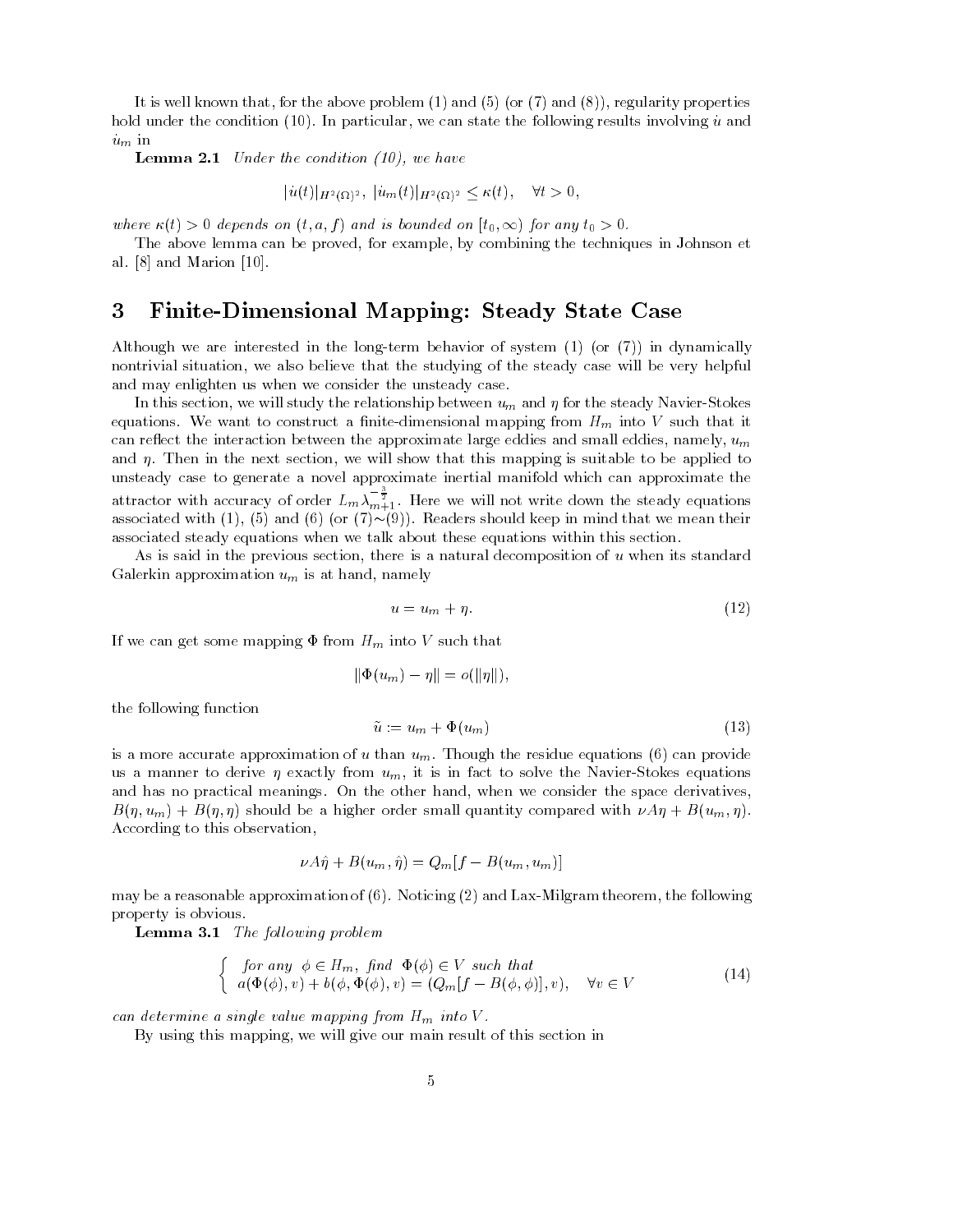**Theorem 3.1** For  $f \in H$ , we have

$$
H, we have
$$
  
 $||u - \tilde{u}|| \le c_2 (|\eta| ||\eta|| + L_m |A^{-\frac{1}{2}}\eta|),$ 

where  $\alpha$  is the solution of  $\alpha$  is a positive constant of  $\alpha$  is a positive constant of

To prove this theorem, we need a new estimation on the trilinear form  $b(\cdot, \cdot, \cdot)$ .

**Lemma 3.2** For any  $v \in D(A^{-\frac{1}{2}})$ ,  $w \in V$  and  $\phi \in H_m$ , there exists a constant  $c_3 > 0$ independent of via and minute that we such that  $v||A\phi||$  $\vert \ \Vert w \Vert.$ 

$$
b(v, \phi, w) \le c_3 L_m |A^{-\frac{1}{2}}v| |A\phi| ||w||
$$

And if we suppose that  $w \in D(A)$ , we have

$$
(A), we have
$$
  
 $b(\phi, w, v) \leq c_3 L_m ||\phi|| |Aw| |A^{-\frac{1}{2}}v|.$ 

**Proof.** Let us recall the definition of  $b$ :

$$
\begin{aligned} \text{finition of } b: \\ b(v, \phi, w) &= \int_{\Omega} (v \cdot \nabla) \phi \cdot w dx. \end{aligned}
$$

We denote  $w = (w_1, w_2)$  and  $\varphi = (\varphi_1, \varphi_2)$  where  $w_i, \varphi_i$ ,  $i = 1, 2$ , are scalar functions on  $\Omega$ . By a simple calculation- it is easy to rewrite the kernel of the integration as ewrite the kernel of the series of the series of the  $\nabla$   $\phi \cdot w = (w \cdot \nabla \phi) \cdot w$ 

$$
(v \cdot \nabla)\phi \cdot w = (w \cdot \nabla \phi) \cdot v
$$

 $\label{eq:2.1} (v\cdot\nabla)\phi\cdot w$  where  $w\cdot\nabla\phi:=w_1\nabla\phi_1+w_2\nabla\phi_2.$  Therefore,

Therefore,  

$$
b(v, \phi, w) = (w \cdot \nabla \phi, v).
$$

Meanwhile, we denote by  ${\cal D}$  any space derivative on  ${\cal R}^2$  . Then sace derivative on  $\mathcal{R}$ <br>  $\nabla \phi$  =  $(\mathcal{D}w \cdot \nabla \phi)$  +

any space derivative on 
$$
\mathcal{R}^2
$$
. Then  
\n
$$
\mathcal{D}(w \cdot \nabla \phi) = (\mathcal{D}w \cdot \nabla \phi) + (w \cdot \nabla \mathcal{D} \phi).
$$

For any  $\psi \in H$ , it yields *I*, it yi $\nabla \phi$ ). *i* 

$$
y \psi \in H, \text{ it yields}
$$
  
\n
$$
(\mathcal{D}(w \cdot \nabla \phi), \psi) = (\mathcal{D}w \cdot \nabla \phi, \psi) + (w \cdot \nabla \mathcal{D} \phi, \psi) = ((\psi \cdot \nabla)\phi, \mathcal{D}w) + ((\psi \cdot \nabla)\mathcal{D}\phi, w)
$$
  
\n
$$
= b(\psi, \phi, \mathcal{D}w) + b(\psi, \mathcal{D}\phi, w).
$$

Noticing the estimations of b in (2), the Brezis-Gallouet inequality (4) and  $\phi \in H_m$ , we have ons of  $t$ <br>V $\phi$ ).  $\psi$ 

$$
\begin{aligned} (\mathcal{D}(w \cdot \nabla \phi), \psi) &= b(\psi, \phi, \mathcal{D}w) - b(\psi, w, \mathcal{D}\phi) \\ \leq & c_1 |\psi| \, |A^{\frac{1}{2}} \phi|_{L^\infty} \|w\| + c_1 |\psi| \, \|w\| \, |A^{\frac{1}{2}} \phi|_{L^\infty} \leq 2c_1 L_m |A\phi| \, \|w\| \, |\psi|. \end{aligned}
$$

Thus we have

$$
|\mathcal{D}(w \cdot \nabla \phi)| \leq 2c_1 L_m |A\phi| ||w||.
$$

mation $\nabla \phi, v$ 

return to our estimation of 
$$
b
$$
.

\n
$$
b(v, \phi, w) = (w \cdot \nabla \phi, v) = (A^{\frac{1}{2}}(w \cdot \nabla \phi), A^{-\frac{1}{2}}v) \le |A^{\frac{1}{2}}(w \cdot \nabla \phi)| |A^{-\frac{1}{2}}v|
$$
\n
$$
\leq |\mathcal{D}(w \cdot \nabla \phi)| |A^{-\frac{1}{2}}v| \leq 2c_1 L_m |A\phi| ||w|| |A^{-\frac{1}{2}}v|.
$$

and we can get the rest can get the rest construction of the rest of the rest of the rest of the rest of the r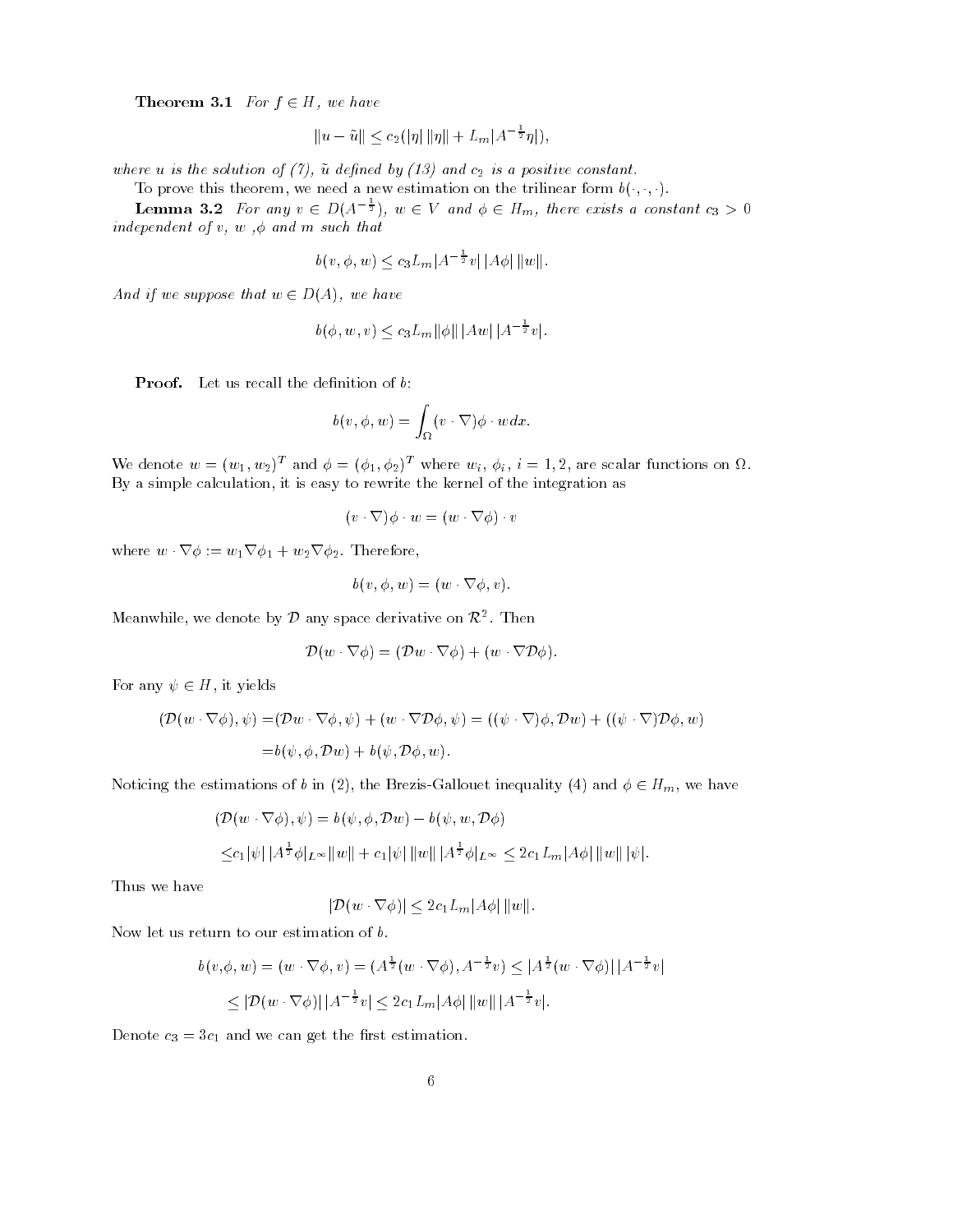we have have the second three controls of the second second second second second second second second second s

y, we have  
\n
$$
b(\phi, w, v) = (A^{\frac{1}{2}}B(\phi \cdot \nabla)w, A^{-\frac{1}{2}}v) \le |A^{\frac{1}{2}}(\phi \cdot \nabla)w||A^{-\frac{1}{2}}v|
$$
\n
$$
\le |\mathcal{D}((\phi \cdot \nabla)w)||A^{-\frac{1}{2}}v| \le (|(\mathcal{D}\phi \cdot \nabla)w| + |(\phi \cdot \nabla)\mathcal{D}w|)|A^{-\frac{1}{2}}v|.
$$

For any  $\psi \in H$ 

$$
\begin{aligned} \left( (\mathcal{D}\phi \cdot \nabla)w, \psi \right) &= b(\mathcal{D}\phi, w, \psi) = b(\mathcal{D}\phi, P_m w, \psi) + b(\mathcal{D}\phi, Q_m w, \psi) \\ &\leq & c_1 \|\phi\| \, |A^{\frac{1}{2}} P_m w|_{L^\infty} |\psi| + c_1 |A^{\frac{3}{4}} \phi| \, |A^{\frac{3}{4}} Q_m w| \, |\psi| \\ &\leq & c_1 L_m \|\phi\| \, |Aw| \, |\psi| + c_1 \|\phi\| \, |Aw| \, |\psi| \\ &\leq & 2c_1 L_m \|\phi\| \, |Aw| \, |\psi|, \\ \left( (\phi \cdot \nabla) \mathcal{D}w, \psi \right) &= b(\phi, \mathcal{D}w, \psi) \leq c_1 L_m \|\phi\| \, |Aw| \, |\psi|. \end{aligned}
$$

commission that the above the second estimation is the second estimate continuation of the second estimation of

mbine the above three inequalities, we can get the second estimation.  $\Box$ <br>In the proof of lemma 3.2, we used a well known result that the semi-norm in V is equivalent to the complete norm  $A^{\frac{1}{2}} \cdot = \|\cdot\|$ . To avoid having too many constants, we simply treated the constant related to these two equivalent norms as unit and this will not cause any signicant difference.

Proof of Theorem Noting and - we have

$$
u - \tilde{u} = \eta - \Phi(u_m).
$$

Here  $\Phi(u_m)$  is the solution of

$$
\begin{cases} \text{ find } \Phi(u_m) \in V \text{ such that} \\ a(\Phi(u_m), v) + b(u_m, \Phi(u_m), v) = (Q_m[f - B(u_m, u_m)], v), \quad \forall v \in V. \end{cases}
$$
 (15)

Denoting  $e = \eta - \Phi(u_m)$  and subtracting the above equations from (9), we have

$$
a(e, v) + b(u_m, e, v) = -b(\eta, u_m, v) - b(\eta, \eta, v).
$$

Taking v e and using lemma and - we can get

$$
|e| \text{ and using lemma 3.2 and (2), we can get}
$$
\n
$$
\nu \|e\|^2 \le |b(\eta, u_m, e)| + |b(\eta, \eta, e)| \le c_3 L_m |A^{-\frac{1}{2}} \eta| |Au_m| \|e\| + c_1 |\eta|_{\frac{1}{2}}^2 \|e\|
$$
\n
$$
\le c_3 L_m |Au_m| |A^{-\frac{1}{2}} \eta| \|e\| + c_1 c_0^2 |\eta| \| \eta\| \|e\|.
$$

Here we used the following Sobolev interpolation inequality tion in<mark>e</mark><br>المال

$$
|\phi|_{\frac{1}{2}} \leq c_0 |\phi| \, ||\phi||, \quad \forall \phi \in V. \tag{16}
$$

Then by noticing  $(11)$ ,

$$
||e|| \leq \frac{c_3}{\nu} L_m M_2 |A^{-\frac{1}{2}} \eta| + \frac{c_1 c_0^2}{\nu} |\eta| ||\eta||.
$$

Denote

$$
c_2 = \max\{\frac{c_3 M_2}{\nu}, \frac{c_1 c_0^2}{\nu}\},\,
$$

we can get the result.  $\Box$ 

From the result of theorem 3.1, we know that  $\|\eta - \Phi(u_m)\|$  is a higher order small quantity compared with  $\|\eta\|$ . Then we can construct the following postprocessing procedure for  $(8)$ . Postprocessing Procedure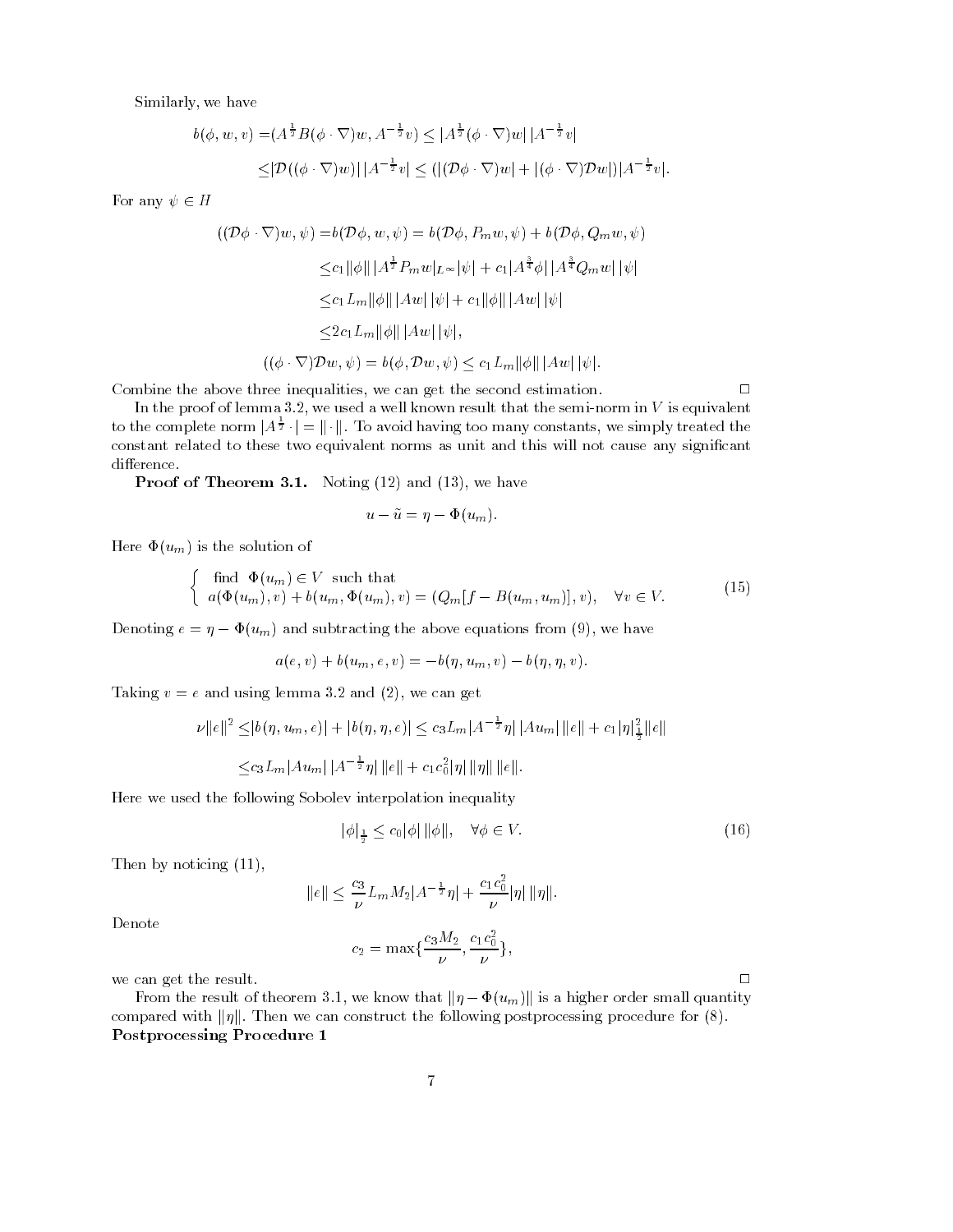(Step 1) Solve  $(8)$  to get  $u_m$ ;

Step - Solve  to get um 

(Step 3) Form the postprocessed solution  $\tilde{u} = u_m + \Phi(u_m)$ .

The result of theorem 3.1 indicates that this postprocessing procedure can produce a more accuracy approximate solution of  $(7)$ .

#### Approximate Inertial Manifold 4

In this section- we will show that the nite dimensional map  $\mathbb{P}$  is a section in last section in last section is applicable to generate a kind of novel approximate inertial manifold for system  $(1)$ . First of all, we want to do a little modification on  $\Phi$ .

We recall that the Navier-Stokes equations (1) has a compact absorbing set  $B \subset V$ . For any initial value of initial must be some positive that  $u$  such that utbecompact that utility that  $\sim$ set B and can not escape from it since typique to convenience, we denote since  $t > t_a$ . For convenies<br>  $B = \{v \in V, ||v|| < 2M_1\}$ 

$$
B = \{ v \in V, ||v|| \le 2M_1 \}.
$$

here we used the constant M- in provided in  $\{xx\}$  is denote the radius of B Generally speakingme appeared in  $\{x \mid x \in I\}$  is dependent on the initial value at a concerning the absorbing propertyif we give m-p in advance such that B is still an absorbing set of the system-present must be a finite  $t_a > 0$  such that  $u(t) \in B$  when  $t > t_a$  for any  $a \in D(A)$ . Without loss of generality, we will always assume  $a \in B$ .

Now- we introduce a smooth function

$$
\theta(s) \in C^{\infty}(\mathcal{R}^+)
$$

with the following properties

allowing properties  
\n
$$
\theta(s) \in [0, 1], \quad |\theta'(s)| \le 2, \quad \theta(s) = 1, \forall s \in [0, 1], \quad \theta(s) = 0, \forall s \in [2, +\infty).
$$

And we do a little modification of (14) by using  $\theta(s)$ .

$$
\begin{cases}\n\text{for any } \phi \in H_m, \text{ find } \Phi(\phi) \in V \text{ such that} \\
a(\Phi(\phi), v) + \theta(\frac{||\phi||}{M_1})b(\phi, \Phi(\phi), v) = \theta(\frac{||\phi||}{M_1})(Q_m[f - B(\phi, \phi)], v), \quad \forall v \in V.\n\end{cases}
$$
\n(17)

Because of the same argument of lemma - can determine a single value mapping from  $H_m$  into V.

Theorem The nite dimensional mapping dened by - have the fol lowing prop erties

 $i) \Phi(\phi) = 0$  for any  $\phi \notin B$ ; ii) For any  $\phi \in H_m$ ,

$$
\|\Phi(\phi)\| \le c_8 L_m \lambda_{m+1}^{-\frac{1}{2}} \stackrel{\triangle}{=} \rho_m,
$$
\n(18)

$$
\|\Phi(\phi)\| \le c_8 L_m \lambda_{m+1}^{-\frac{2}{2}} \stackrel{\triangle}{=} \rho_m,
$$
\n
$$
|A\Phi(\phi)| \le \frac{1}{\nu} (c_1|\phi|_{L^\infty} \rho_m + c_1 M_1 |\phi|_{L^\infty} + |f|),
$$
\n(19)

where  $c_8 = \nu^{-1}(|f|/L_m + 4c_1M_1^2)$ . Moreover, if we assume  $f \in V$ , we have<br> $|A\Phi(\phi)| \leq c_9 L_m^2 \lambda_{m+1}^{-\frac{1}{2}} \triangleq \hat{\rho}_m$ ,

$$
|A\Phi(\phi)| \le c_9 L_m^2 \lambda_{m+1}^{-\frac{1}{2}} \triangleq \hat{\rho}_m,\tag{20}
$$

$$
|A\Phi(\phi)| \le c_9 L_m^2 \lambda_{m+1}^2 = \rho_m,
$$
\n
$$
|A^{\frac{3}{2}}\Phi(\phi)| \le \frac{1}{\nu} (c_3 M_1 L_m \hat{\rho}_m + c_3 M_1 |A\phi| L_m + ||f||) \stackrel{\triangle}{=} L_m \tilde{\rho}_m,
$$
\n(21)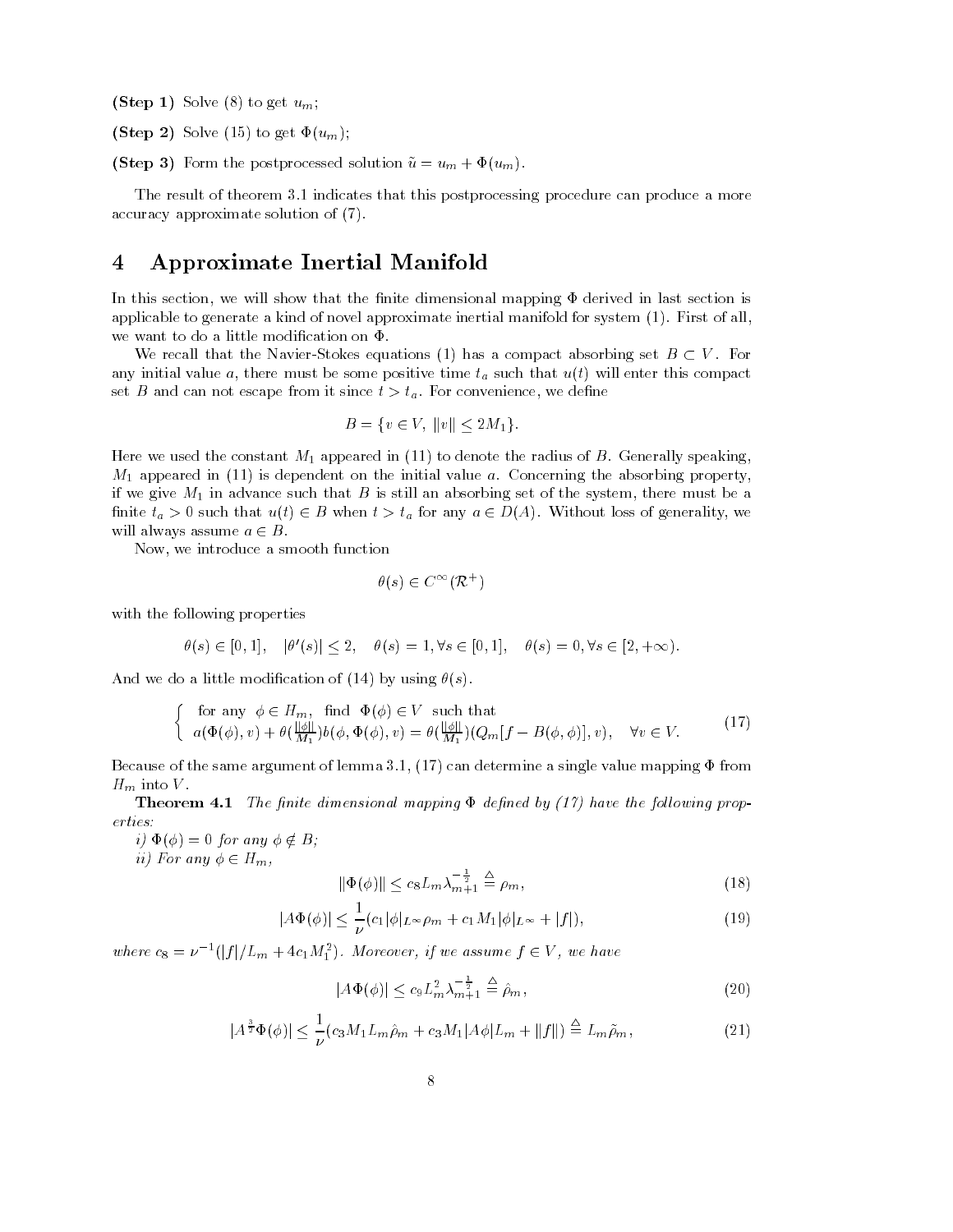where  $c_9 = \nu^{-1} (c_1 c_8 M_1 + ||f||/L_m^2 + c_3 M_1 |\phi|/L_m)$ . Obviously,  $\hat{\rho}_m$  will tend to zero as m tends to  $\infty$  and  $\tilde{\rho}_m$  is bounded if we suppose  $\phi \in B \cap D(A)$ .

iii is a global Lipschitz smooth mapping There exists some constant lm such that mapping.<br>  $\|k\| \leq l_m \|\phi\|$ 

$$
\|\Phi(\phi_1) - \Phi(\phi_2)\| \le l_m \|\phi_1 - \phi_2\|, \quad \forall \phi_1, \phi_2 \in V. \tag{22}
$$

And  $l_m \to 0$  when  $m \to +\infty$ .

iv) If we denote

$$
\mathcal{M} = Graph\Phi,
$$

for any given initial value  $a \in D(A)$  and external force  $f \in V$  of the system (1), there exists a positive constant  $t_a$  such that

$$
dist_{t>t_a}(u(t), \mathcal{M})_V \le c_4 L_m \lambda_{m+1}^{-\frac{3}{2}},\tag{23}
$$

where  $c_4 > 0$  is independent of m and t.

**Proof.** i)  $\phi \notin B$  means  $\|\phi\| > 2M_1$ . Then, (17) becomes

$$
a(\Phi(\phi), v) = 0, \quad \forall v \in V.
$$

obviousne en la contrattura de la contrattura de la contrattura de la contrattura de la contrattura de la contr

ii) For  $\phi \notin B \cap H_m$ , the result is obvious because of i).

Now let us consider  $\phi \in B \cap H_m$ . Take  $v = \Phi(\phi)$  in (17) and notice (2), we have

Now let us consider 
$$
\phi \in B \cap H_m
$$
. Take  $v = \Phi(\phi)$  in (17) and notice (2), we have  
\n
$$
\nu ||\Phi(\phi)||^2 \le |(f, Q_m \Phi(\phi))| + |b(\phi, \phi, Q_m \Phi(\phi))| \le |f| |Q_m \Phi(\phi)| + c_1 |\phi|_{L^{\infty}} ||\phi|| |Q_m \Phi(\phi)|
$$
\n
$$
\le \lambda_{m+1}^{-\frac{1}{2}} |f| ||\Phi(\phi)|| + c_1 L_m \lambda_{m+1}^{-\frac{1}{2}} ||\phi||^2 ||\Phi(\phi)|| \le \lambda_{m+1}^{-\frac{1}{2}} (|f| + 4c_1 L_m M_1^2) ||\Phi(\phi)||.
$$

Denote  $c_8 = \nu^{-1}(|f|/L_m + 4c_1M_1^2)$  and  $\rho_m = c_8L_m\lambda_{m+1}^{-\frac{1}{2}}$ , we can get (18). again-by taking v A-mail and the state of the state of the state of the state of the state of the state of th

$$
\nu |A\Phi(\phi)|^2 \leq |b(\phi, \Phi(\phi), A\Phi(\phi))| + |(Q_m[f - B(\phi, \phi)], A\Phi(\phi))|
$$
  

$$
\leq c_1 |\phi|_{L^{\infty}} ||\Phi(\phi)|| |A\Phi(\phi)| + (|f| + c_1 |\phi|_{L^{\infty}} ||\phi||) |A\Phi(\phi)|.
$$

By using the result we just got- we can get the estimation 

Now we consider the further regularity result of  $\Phi(\phi)$  for  $f \in V$ . First of all, we can get a rigorous estimation on  $|A\Phi(\phi)|$ . In fact, following the proceeding estimation procedure and noticing concerned and more complete.

g lemma 3.2, we have  
\n
$$
\nu |A\Phi(\phi)|^2 \leq c_1 M_1 L_m \rho_m |A\Phi(\phi)| + \lambda_{m+1}^{-\frac{1}{2}} ||f|| |A\Phi(\phi)| + \lambda_{m+1}^{-\frac{1}{2}} |A^{\frac{1}{2}}B(\phi, \phi)| |A\Phi(\phi)|
$$
\n
$$
\leq c_1 M_1 L_m \rho_m |A\Phi(\phi)| + \lambda_{m+1}^{-\frac{1}{2}} (||f|| + c_3 L_m M_1 |A\phi|) |A\Phi(\phi)|.
$$

If we denote

$$
c_9 = \frac{1}{\nu} (c_1 c_8 M_1 + ||f|| / L_m^2 + c_3 M_1 |A\phi| / L_m) \text{ and } \hat{\rho}_m = c_9 L_m^2 \lambda_{m+1}^{-\frac{1}{2}}, \tag{24}
$$

we can get (20). Of course, if we suppose  $\phi \in B \cap D(A)$ , we know that  $\hat{\rho}_m \to 0$  as  $m \to +\infty$ .<br>For the estimation of  $|A^{\frac{3}{2}}\Phi(\phi)|$ , we have  $\frac{1}{2}\Phi(\phi)$ , we have

the estimation of 
$$
|A^{\frac{3}{2}}\Phi(\phi)|
$$
, we have  
\n
$$
\nu |A^{\frac{3}{2}}\Phi(\phi)|^2 \le |b(\phi, \Phi(\phi), A^2\Phi(\phi))| + |(Q_m f, A^2\Phi(\phi))| + |(Q_m B(\phi, \phi), A^2\Phi(\phi))|.
$$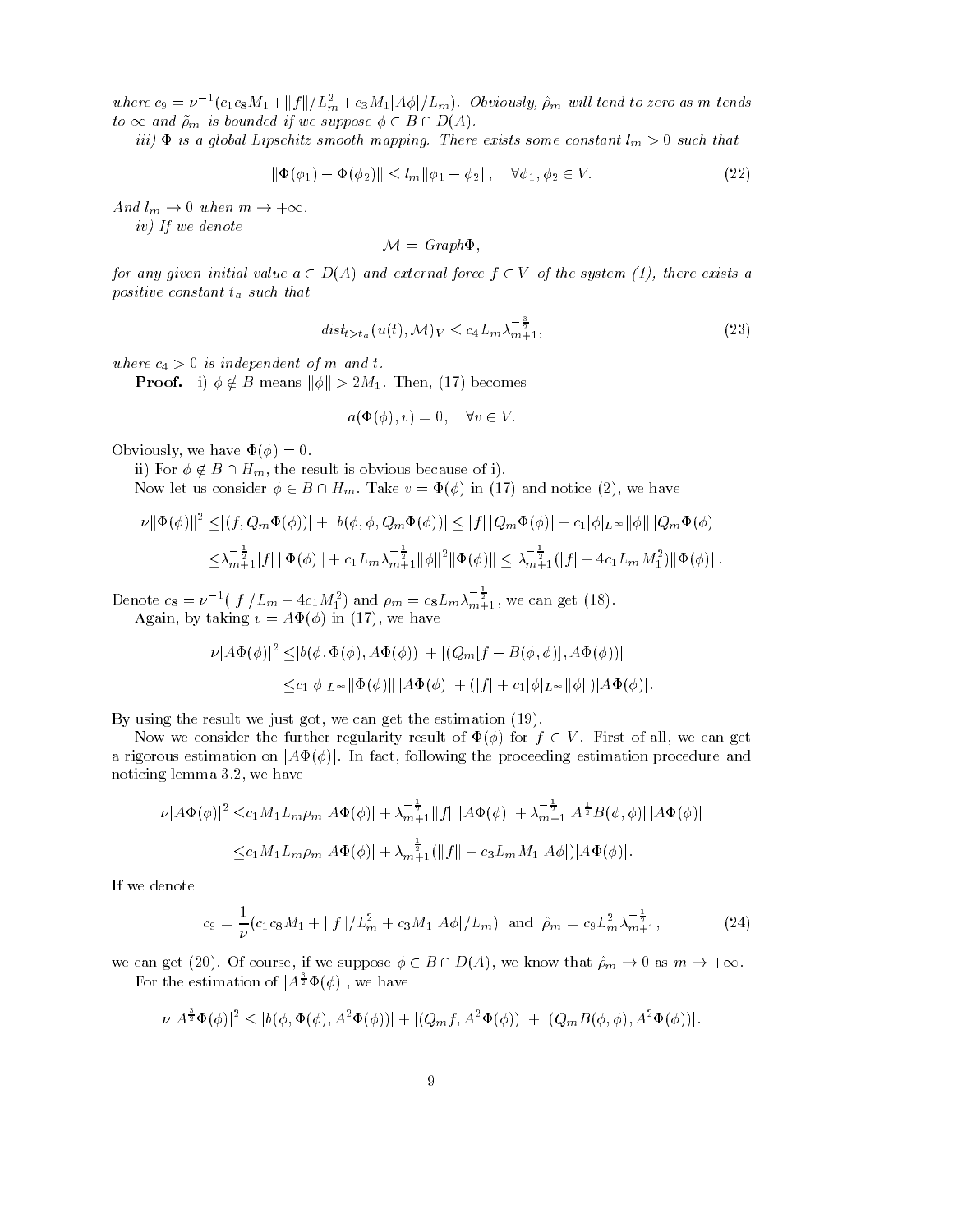For each term on the right hand side of the above inequality- we have

term on the right hand side of the above inequality, we have  
\n
$$
|b(\phi, \Phi(\phi), A^2\Phi(\phi))| \leq c_3 L_m \|\phi\| |A\Phi(\phi)| |A^{\frac{3}{2}}\Phi(\phi)| \leq c_3 M_1 L_m \hat{\rho}_m |A^{\frac{3}{2}}\Phi(\phi)|,
$$
\n
$$
|(Q_m f, A^2 \Phi(\phi))| \leq ||f|| |A^{\frac{3}{2}}\Phi(\phi)|,
$$
\n
$$
|(Q_m B(\phi, \phi), A^2 \Phi(\phi))| \leq |A^{\frac{1}{2}}B(\phi, \phi)| |A^{\frac{3}{2}}\Phi(\phi)| \leq c_3 L_m M_1 |A\phi| |A^{\frac{3}{2}}\Phi(\phi)|.
$$

Combine these estimations and we can get the regularity result  $(21)$ .

iii) For any  $\phi_1, \phi_2 \in H_m$ , we denote

$$
w_1 = \Phi(\phi_1), \quad w_2 = \Phi(\phi_2), \quad \theta_1 = \theta(\frac{\|\phi_1\|}{M_1}), \quad \theta_2 = \theta(\frac{\|\phi_2\|}{M_1}).
$$

More over the control of the control of the control of the control of the control of the control of the control of the control of the control of the control of the control of the control of the control of the control of th

$$
\phi_e = \phi_1 - \phi_2, \quad w_e = w_1 - w_2, \quad \theta_e = \theta_1 - \theta_2.
$$

Then we have

$$
a(w_e, v) + \theta_1[b(\phi_e, w_1, v) + b(\phi_2, w_e, v)] + \theta_e b(\phi_2, w_2, v) = \theta_e(Q_m f, v) + \theta_1[b(\phi_e, \phi_1, Q_m v) + b(\phi_2, \phi_e, Q_m v)] + \theta_e b(\phi_2, \phi_2, Q_m v)
$$
(25)

For  $\phi_1, \phi_2 \notin B \cap H_m$ , we have  $w_1 = w_2 = 0$  by i) and (22) is valid for this case. For the case of  $\phi_1, \phi_2 \in B \cap H_m$ , we take  $v = w_e$  in (25).

$$
\nu \|w_e\|^2 + \theta_1 b(\phi_e, w_1, w_e) + \theta_e b(\phi_2, w_2, w_e) \n= \theta_e(Q_m f, w_e) + \theta_1 [b(\phi_e, \phi_1, Q_m w_e) + b(\phi_2, \phi_e, Q_m w_e)] + \theta_e b(\phi_2, \phi_2, Q_m w_e).
$$
\n(26)

To estimate each term in (20), we must estimate  $v_e$  in advance. From the denition of v, it is<br>easy to know that<br> $|\theta_e| < |\theta'(\xi)| \cdot |\frac{||\phi_1|| - ||\phi_2||}{||\phi_1||} < \frac{2}{\sqrt{2}} ||\phi_e||.$  (27) easy to know that

$$
|\theta_e| \le |\theta'(\xi)| \left| \frac{\|\phi_1\| - \|\phi_2\|}{M_1} \right| \le \frac{2}{M_1} \|\phi_e\|,\tag{27}
$$

where  $\xi$  is a constant between  $\frac{\|\phi_1\|}{\sigma}$ ka ku M and  $\frac{\|\phi_2\|}{\|S\|}$ . N M-  $\alpha$  . We may not may be a set of the estimation of the estimation  $\alpha$ of each term in  $(26)$  as follows.  $,w_e$ <sub>)</sub>  $| < c_1$   $\|\phi_e\|$  $\|e\| \|w_1\| \|$  $\| \|w_e\|$ 

$$
\theta_1 b(\phi_e, w_1, w_e) \le |b(\phi_e, w_1, w_e)| \le c_1 ||\phi_e|| ||w_1|| ||w_e||
$$
  

$$
\le c_1 \rho_m ||\phi_e|| ||w_e|| \le \frac{\nu}{12} ||w_e||^2 + \frac{3c_1^2 \rho_m^2}{\nu} ||\phi_e||^2,
$$

$$
= 12^{\frac{m}{2} + \frac{m}{2} + \frac{m}{2} + \frac{m}{2} + \frac{m}{2} + \frac{m}{2} + \frac{m}{2} + \frac{m}{2} + \frac{m}{2} + \frac{m}{2} + \frac{m}{2} + \frac{m}{2} + \frac{m}{2} + \frac{m}{2} + \frac{m}{2} + \frac{m}{2} + \frac{m}{2} + \frac{m}{2} + \frac{m}{2} + \frac{m}{2} + \frac{m}{2} + \frac{m}{2} + \frac{m}{2} + \frac{m}{2} + \frac{m}{2} + \frac{m}{2} + \frac{m}{2} + \frac{m}{2} + \frac{m}{2} + \frac{m}{2} + \frac{m}{2} + \frac{m}{2} + \frac{m}{2} + \frac{m}{2} + \frac{m}{2} + \frac{m}{2} + \frac{m}{2} + \frac{m}{2} + \frac{m}{2} + \frac{m}{2} + \frac{m}{2} + \frac{m}{2} + \frac{m}{2} + \frac{m}{2} + \frac{m}{2} + \frac{m}{2} + \frac{m}{2} + \frac{m}{2} + \frac{m}{2} + \frac{m}{2} + \frac{m}{2} + \frac{m}{2} + \frac{m}{2} + \frac{m}{2} + \frac{m}{2} + \frac{m}{2} + \frac{m}{2} + \frac{m}{2} + \frac{m}{2} + \frac{m}{2} + \frac{m}{2} + \frac{m}{2} + \frac{m}{2} + \frac{m}{2} + \frac{m}{2} + \frac{m}{2} + \frac{m}{2} + \frac{m}{2} + \frac{m}{2} + \frac{m}{2} + \frac{m}{2} + \frac{m}{2} + \frac{m}{2} + \frac{m}{2} + \frac{m}{2} + \frac{m}{2} + \frac{m}{2} + \frac{m}{2} + \frac{m}{2} + \frac{m}{2} + \frac{m}{2} + \frac{m}{2} + \frac{m}{2} + \frac{m}{2} + \frac{m}{2} + \frac{m}{2} + \frac{m}{2} + \frac{m}{2} + \frac{m}{2} + \frac{m}{2} + \frac{m}{2} + \frac{m}{2} + \frac{m}{2} + \frac{m}{2} + \frac
$$

$$
\theta_e(Q_m f, w_e) \leq \frac{2}{M_1} ||\phi_e|| ||f|| ||Q_m w_e|| \leq \frac{2\lambda_{m+1}^{-\frac{1}{2}}}{M_1} ||f|| ||\phi_e|| ||w_e||
$$
  

$$
\leq \frac{\nu}{12} ||w_e||^2 + \frac{12|f|^2 \lambda_{m+1}^{-1}}{M_1^2 \nu} ||\phi_e||^2,
$$
  
10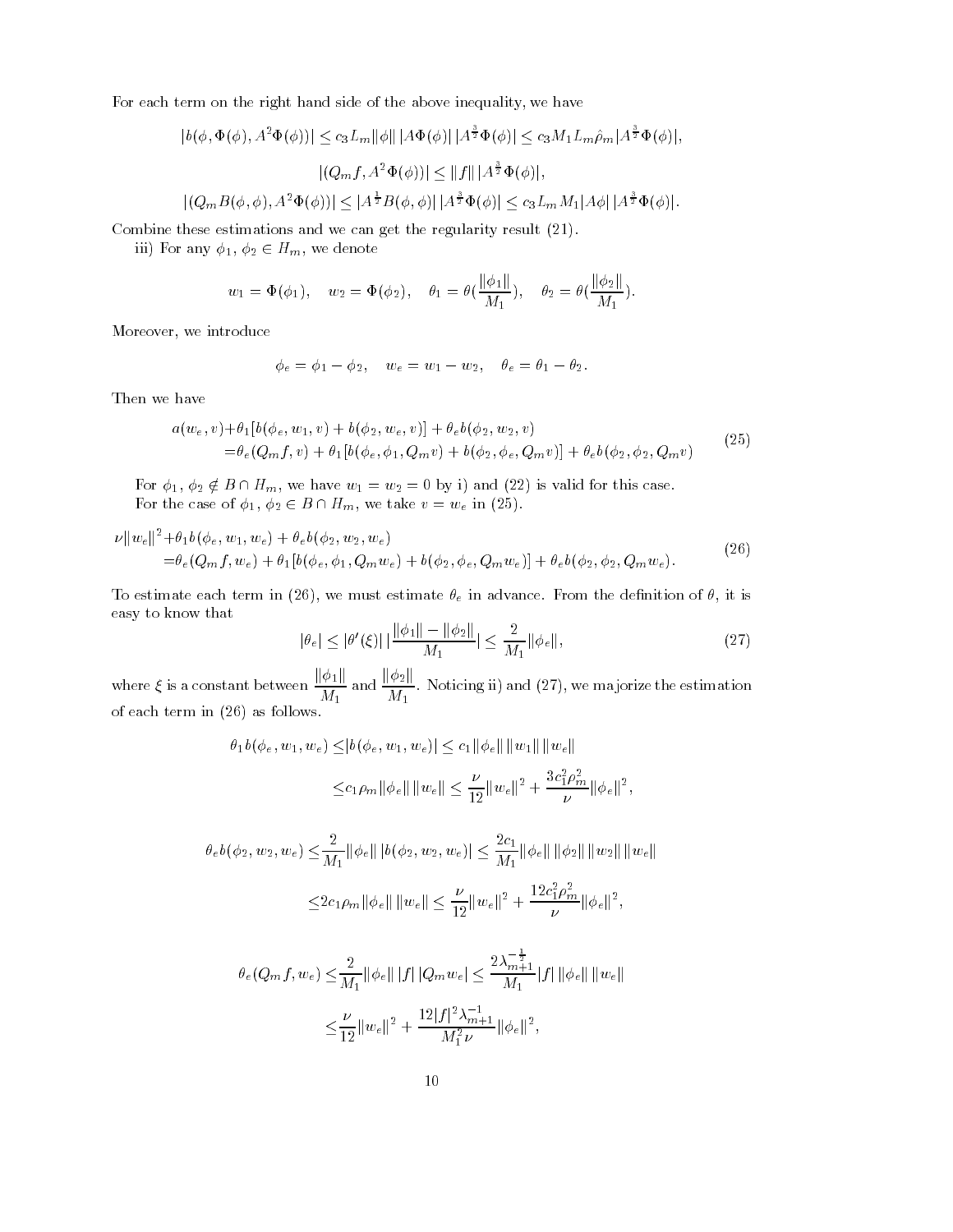$\theta_1 b(\phi_e, \phi_1, Q_m w_e) \leq |b(\phi_e, \phi_1, Q_m w_e)| \leq c_1 |\phi_e|_{L^{\infty}} ||\phi_1|| \, |Q_m w_e|$ 

$$
\epsilon) \leq |\theta(\varphi_e, \varphi_1, Q_m w_e)| \leq c_1 |\varphi_e| L^{\infty} ||\varphi_1|| |Q_m w_e|
$$
  

$$
\leq c_1 M_1 L_m \lambda_{m+1}^{-\frac{1}{2}} ||\varphi_e|| ||w_e|| \leq \frac{\nu}{12} ||w_e||^2 + \frac{3c_1^2 M_1^2 L_m^2 \lambda_{m+1}^{-1}}{\nu} ||\varphi_e||^2,
$$

 $\theta_1 b(\phi_2, \phi_e, Q_m w_e) \leq c_1 M_1 L_m \lambda_{m+1}^{-\frac{1}{2}} \|\phi_e\| \|w_e\| \leq \frac{\nu}{12} \|w_e\|^2 + \frac{3c_1^2 M_1^2 L_m^2 \lambda_{m+1}^{-1}}{\nu} \|\phi_e\|$  $\begin{array}{l} \left( \phi_2, \phi_e, Q_m w_e \right) \leq c_1 M_1 L_m \lambda_{m+1}^{-\frac{1}{2}} \|\phi_e\| \, \|w_e\| \leq \frac{1}{12} \|w_e\|^2 + \frac{1}{2} \frac{1}{\nu} \frac{1}{\nu} \|w_e\|^2, \[10pt] \theta_e b(\phi_2, \phi_2, Q_m w_e) \leq \frac{2c_1}{12} \|\phi_e\| \, \|\phi_2\|_{L^\infty} \|\phi_2\| \, |Q_m w_e| \leq 2c_1 M_1 L_m \lambda_{m+1}^{-\frac{1}{2}} \|\phi_e$ 

$$
\begin{split} \theta_{e}b(\phi_{2},\phi_{2},Q_{m}w_{e}) &\leq & \frac{2c_{1}}{M_{1}}\|\phi_{e}\| \|\phi_{2}\|_{L^{\infty}}\|\phi_{2}\| \, |Q_{m}w_{e}| \leq 2c_{1}M_{1}L_{m}\lambda_{m+1}^{-\frac{1}{2}}\|\phi_{e}\| \, \|w_{e}\| \\ &\leq & \frac{\nu}{12}\|w_{e}\|^{2}+\frac{12c_{1}^{2}M_{1}^{2}L_{m}^{2}\lambda_{m+1}^{-1}}{\nu}\|\phi_{e}\|^{2} . \end{split}
$$

committee above estimations with  $\mathbf{r} = \mathbf{r}$  , we can nature  $\mathbf{r} = \mathbf{r}$  with  $\mathbf{r} = \mathbf{r}$ 

$$
l_m = \frac{1}{\nu} \sqrt{30c_1^2 \rho_m^2 + 24|f|^2 M_1^{-2} \lambda_{m+1}^{-1} + 36c_1^2 M_1^2 L_m^2 \lambda_{m+1}^{-1}}.
$$
  
We know that  $l_m \to 0$  when  $m \to \infty$  from the definition of  $\rho_m$ , which is the expected result.

At last, we consider that one of  $\phi_1$  and  $\phi_2$  is not in  $B \cap H_m$  and the other one is inside this set. Without loss of generality, we assume  $\phi_1 \notin B \cap H_m$ . Then we have  $\theta_1 = 0$ . Again, by taking v we have developed the second version of  $\mathcal{A}$ 

$$
\nu ||w_e||^2 + \theta_e b(\phi_2, w_2, w_e) = \theta_e (Q_m f, w_e) + \theta_e b(\phi_2, \phi_2, Q_m w_e).
$$

Noticing (2*t*) and the estimations we just did, we have  
\n
$$
\theta_e b(\phi_2, w_2, w_e) \le 2c_1 \rho_m \|\phi_e\| \|w_e\| \le \frac{\nu}{6} \|w_e\|^2 + \frac{6c_1^2 \rho_m^2}{\nu} \|\phi_e\|^2,
$$
\n
$$
\theta_e(Q_m f, w_e) \le \frac{2|f|\lambda_{m+1}^{-\frac{1}{2}}}{\nu} \|\phi_e\| \|w_e\| \le \frac{\nu}{6} \|w_e\|^2 + \frac{6|f|^2 \lambda_{m+1}^{-1}}{M_1^2 \nu} \|\phi_e\|^2,
$$
\n
$$
\theta_e b(\phi_2, \phi_2, Q_m w_e) \le 2c_1 M_1 L_m \lambda_{m+1}^{-\frac{1}{2}} \|\phi_e\| \|w_e\| \le \frac{\nu}{6} \|w_e\|^2 + \frac{6c_1^2 M_1^2 L_m^2 \lambda_{m+1}^{-1}}{\nu} \|\phi_e\|^2.
$$

committee we can also estimated with the get  $\alpha = \alpha$  against the canonical with  $\alpha$ 

$$
l_m = \frac{2\sqrt{3}}{\nu} (c_1 \rho_m + \frac{|f|}{M_1} \lambda_{m+1}^{-\frac{1}{2}} + c_1 M_1 L_m \lambda_{m+1}^{-\frac{1}{2}}),
$$

and it is obvious that  $l_m \to 0$  when  $m \to \infty$ . Then we can draw our conclusion.

iv) As we said before, for any given initial value  $a \in D(A)$ , we can choose  $t_a > 0$  such that

$$
u(t) \in B \cap D(A), \quad \forall t > t_a.
$$

In this tag can be determined easily if one notices the classical energy estimation of utility if  $\alpha$ 

To simplify our presentation-between the control of the control of the control of the control of the control of

$$
p(t) = P_m u(t), \quad q(t) = Q_m u(t)
$$

and

$$
\phi_p(t) = \Phi(p(t)).
$$

- -- we you have to construct the second second that the second second second that  $\mathcal{F}_t$ 

$$
\varphi_p(t) = \Psi(p(t)).
$$
  

$$
\hat{u} := p(t) + \phi_p(t) \in \mathcal{M}.
$$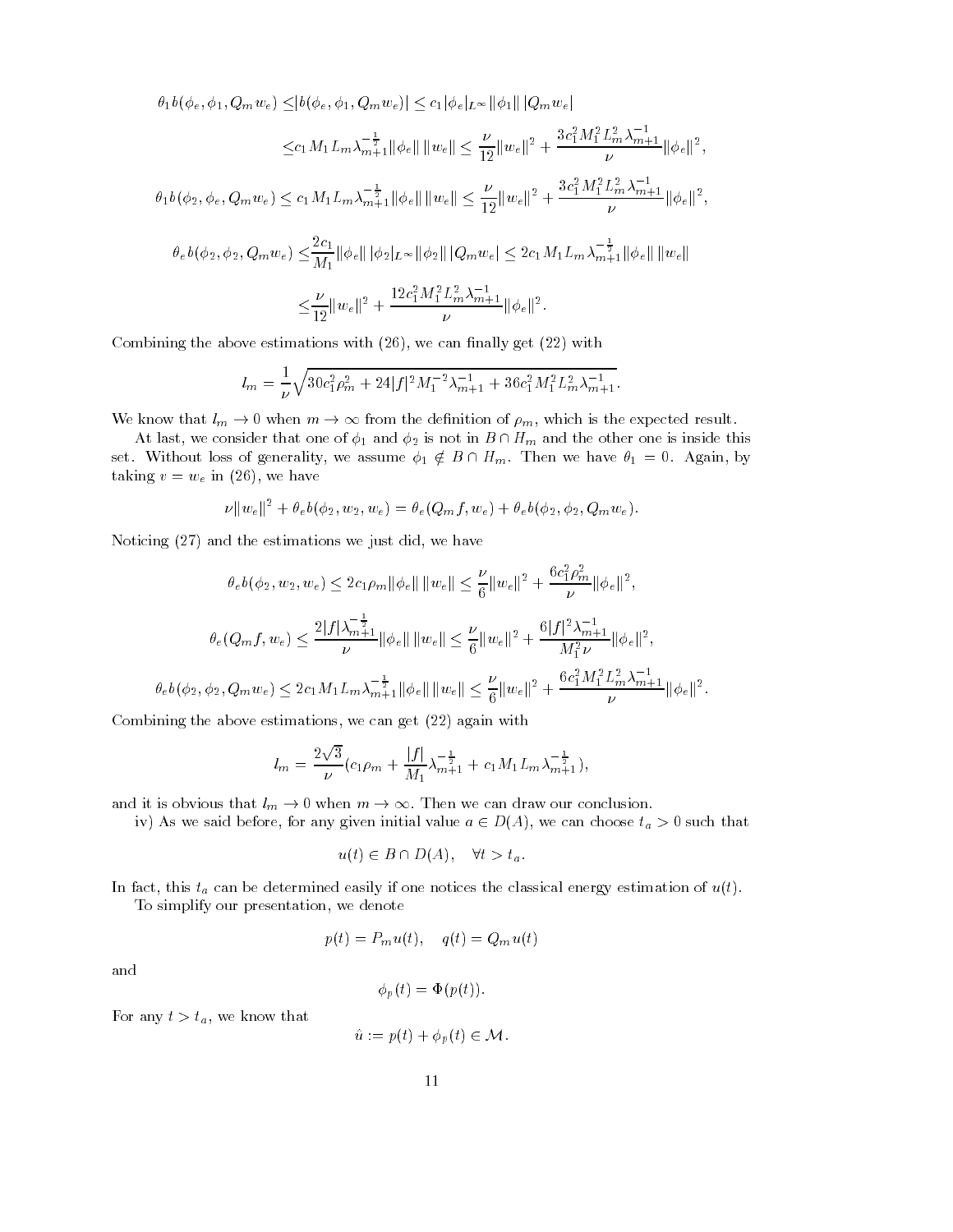If we denote

$$
\epsilon = u(t) - \hat{u}(t) = q(t) - \phi_p(t),
$$

we have

$$
u(t) - u(t) = q(t) - \varphi_p(t),
$$
  

$$
dist_{t > t_a}(u(t), \mathcal{M})_V \le ||\epsilon||.
$$

Because of  $u(t) \in B$ , we have  $p(t) \in B \cap H_m$ . Therefore  $\theta(\frac{\|p(t)\|}{\|t\|}) = 1$ . Equations (17) now Mbecome

$$
a(\phi_p, v) + b(p, \phi_p, v) = (Q_m[f - B(p, p)], v), \quad \forall v \in V.
$$
 (28)

And  $q(t)$  satisfies

$$
(\frac{dq}{dt}, v) + a(q, v) + b(p, q, v) + b(q, p, v) + b(q, q, v) = (f - B(p, p), v), \quad \forall v \in Q_m V.
$$
 (29)

ve decompose the other hand-

$$
\epsilon = P_m \epsilon + Q_m \epsilon \stackrel{\triangle}{=} \epsilon_p + \epsilon_q.
$$

Now let us estimate  $\epsilon_p$  and  $\epsilon_q$  respectively. It is obvious that  $\epsilon_p = -P_m\phi_p$ . Taking  $v = \epsilon_p$  in

(28) and noticing the regularity result in ii), we have,  
\n
$$
\nu ||\epsilon_p||^2 \le |b(p, Q_m \phi_p, \epsilon_p)| \le c_1 |p|_{L^{\infty}} |Q_m \phi_p| ||\epsilon_p|| \le c_1 M_{\infty} L_m \tilde{\rho}_m \lambda_{m+1}^{-\frac{3}{2}} ||\epsilon_p||.
$$

Thus

Thus  
\n
$$
\|\epsilon_p\| \le \frac{c_1 M_\infty}{\nu} \tilde{\rho}_m L_m \lambda_{m+1}^{-\frac{3}{2}}.
$$
\n(30)  
\nBecause  $|Au| < M_2$ , it is easy to verify that  $\tilde{\rho}_m$  is bounded. And for  $\epsilon_q$ , by restricting (28) on

 $\sim$  we have the subtraction in the subtraction in the subtraction in the subtraction of  $\sim$ 

$$
a(\epsilon_q, v) + b(p, \epsilon, v) = -(\frac{dq}{dt}, v) - b(q, p, v) - b(q, q, v), \quad \forall v \in Q_m V.
$$

where we consider the space  $\mathcal{S}$  is the constant  $\mathcal{S}$  in the second and we will use with the second second this time independent bound Taking v  $\alpha$  is the last equation and noticing  $\alpha$  is yields.

$$
\nu ||\epsilon_{q}||^{2} \leq |b(p, \epsilon_{p}, \epsilon_{q})| + |(\frac{dq}{dt}, \epsilon_{q})| + |b(q, p, \epsilon_{q})| + b(q, q, \epsilon_{q})|
$$
  

$$
\leq c_{1}|p|_{L^{\infty}}||\epsilon_{p}|| |\epsilon_{q}| + |A^{-\frac{1}{2}}\frac{dq}{dt}|||\epsilon_{q}|| + c_{3}L_{m}|A^{-\frac{1}{2}}q||Ap||\epsilon_{q}|| + c_{1}|q|_{\frac{1}{2}}^{2}||\epsilon_{q}||
$$
  

$$
\leq (c_{1}M_{\infty}\lambda_{m+1}^{-\frac{1}{2}}||\epsilon_{p}|| + \kappa\lambda_{m+1}^{-\frac{3}{2}} + c_{3}M_{2}^{2}L_{m}\lambda_{m+1}^{-\frac{3}{2}} + c_{1}M_{2}^{2}\lambda_{m+1}^{-\frac{3}{2}})||\epsilon_{q}||.
$$

Combining this inequality with - we know there must exist some constant c indepen dent of t and m such that we know there must<br> $||\epsilon|| < c_4 L_m \lambda_{m+1}^{-\frac{3}{2}}.$ 

$$
\|\epsilon\| \le c_4 L_m \lambda_{m+1}^{-\frac{3}{2}}
$$

 $\Box$ 

This theorem indicates that  $\Phi$  is a smooth Lipschitz mapping from  $H_m$  into V and the associated manifold M is bounded and the attractor of the system (1) is in the  $L_m \lambda_{m+1}^{-\frac{1}{2}}$ neighborhood of it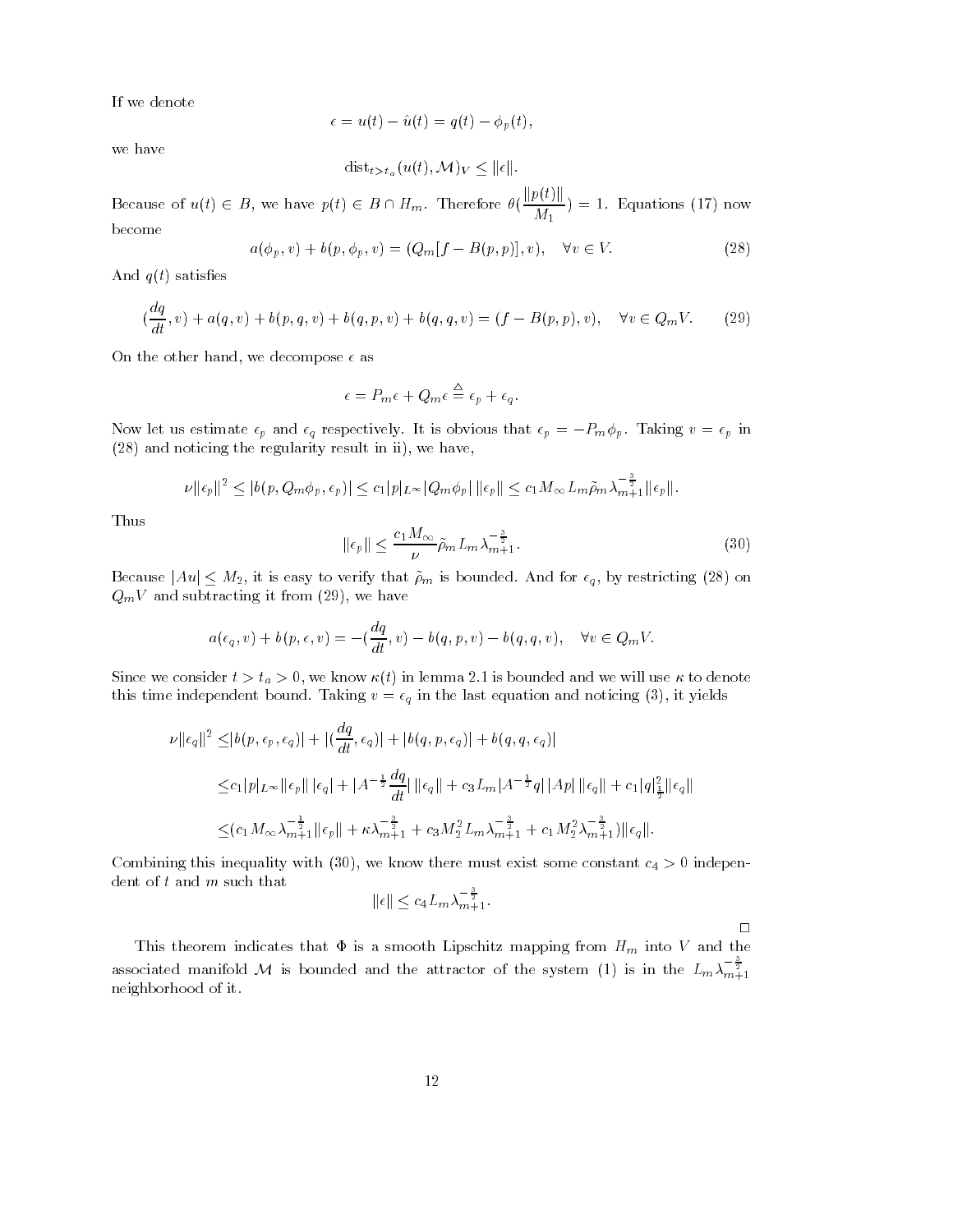# Postprocessing Algorithm

The finite dimensional mapping  $\Phi$  and its associated inertial manifold M provide us some kind of relationship between the large and small eddies of the long-term behavior of the solution of  $(1)$ . In fact- they re ect the relation between the approximate large eddies the standard Galerkin approximation) and the approximate small eddies (the associated residue). The theorem  $4.1$ indicates that all of the solutions of (1) will enter a  $L_m \lambda_{m+1}^{-\frac{1}{2}}$  neighborhood of  ${\cal M}$  after a short time period ta So-accuracy this kind of relation-term and relation-terms and relation-terms and relation-terms and of the standard Galerkin approximation and get a more suitable approximation at any time  $t > t_a$ . That is the problem we will address in this section.

to a contradiction in regularity and the contradiction in regularity of the contradiction of the contradiction of the contradiction of the contradiction of the contradiction of the contradiction of the contradiction of the

**(H)** the initial value a of system (1) is the evolution result of another initial value  $a' \in D(A)$ given at  $t = -t_a$ , where  $t_a$  is a positive constant such that the constant  $\kappa(t)$  in lemma 2.1 is bounded for  $t > 0$  just like what we demanded in the proof of theorem 4.1. And we still denote this bound by  $\kappa$  which depends on  $t_a$  and  $a$ .

Under this assumption- we give our postprocessing procedure based on in the following three steps

### postprocessing Procedure 2

**(Step 1)** Solve (8) to get the standard Galerkin approximate solution  $u_m(t)$ ;

Step - At any time when you want to get a more accurate approximate solution- please solve the following linear equations in V

 $\int$  find  $\Phi(u_m(t)) \in V$  such that  $a(\Phi(u_m(t)), v) + b(u_m(t), \Phi(u_m(t)), v) = (Q_m[f - B(u_m(t), u_m(t))], v), \quad \forall v \in V;$ 

(Step 3) Get a more accurate approximation of  $u$  at time  $t$ 

$$
\tilde{u}(t) = u_m(t) + \Phi(u_m(t)).
$$

Notice that we did not use the function  $\theta$  in (Step 2) as what has been done in (28). The reason is that because of the estimations in Therefore- we know u in Step is on the approximate inertial manifold  $M$ .

Before we give the error estimation of this postprocessing procedure- we need some estima tion on  $\eta(t)$ . We denote

$$
\hat{e} = Q_m \eta, \quad e_m = P_m \eta.
$$

The from the residue equations  $\{ \cdot \}$  and assumption  $\{ \cdot \}$  as  $\{ \cdot \}$ 

$$
\begin{cases}\n\frac{de_m}{dt} + \nu A e_m + P_m[B(u_m, \eta) + B(u_m, e_m + \hat{e}) + B(e_m + \hat{e}, u_m) \\
+ B(\eta, u_m) + B(e_m + \hat{e}, \eta) + B(\eta, e_m + \hat{e})] = 0 \\
e_m(0) = 0.\n\end{cases}
$$
\n(31)

**Lemma 5.1** Under the assumption (H), we have  

$$
|A^{-\frac{1}{2}}e_m| \leq \kappa_1(t)L_m(\lambda_{m+1}^{-\frac{3}{2}} + |||A^{-\frac{1}{2}}\eta||_t), \quad \text{for any given } t < \infty,
$$

where  $\|A^{-\frac{1}{2}}\eta\|_{t} = \sup_{0 \le s \le t} |A|$  $|A^{-\frac{1}{2}}\eta(s)|$ , and  $\kappa_1(t) > 0$  is independent of m.

Proof The proof of this lemma is quite simple and we only sketch it in the following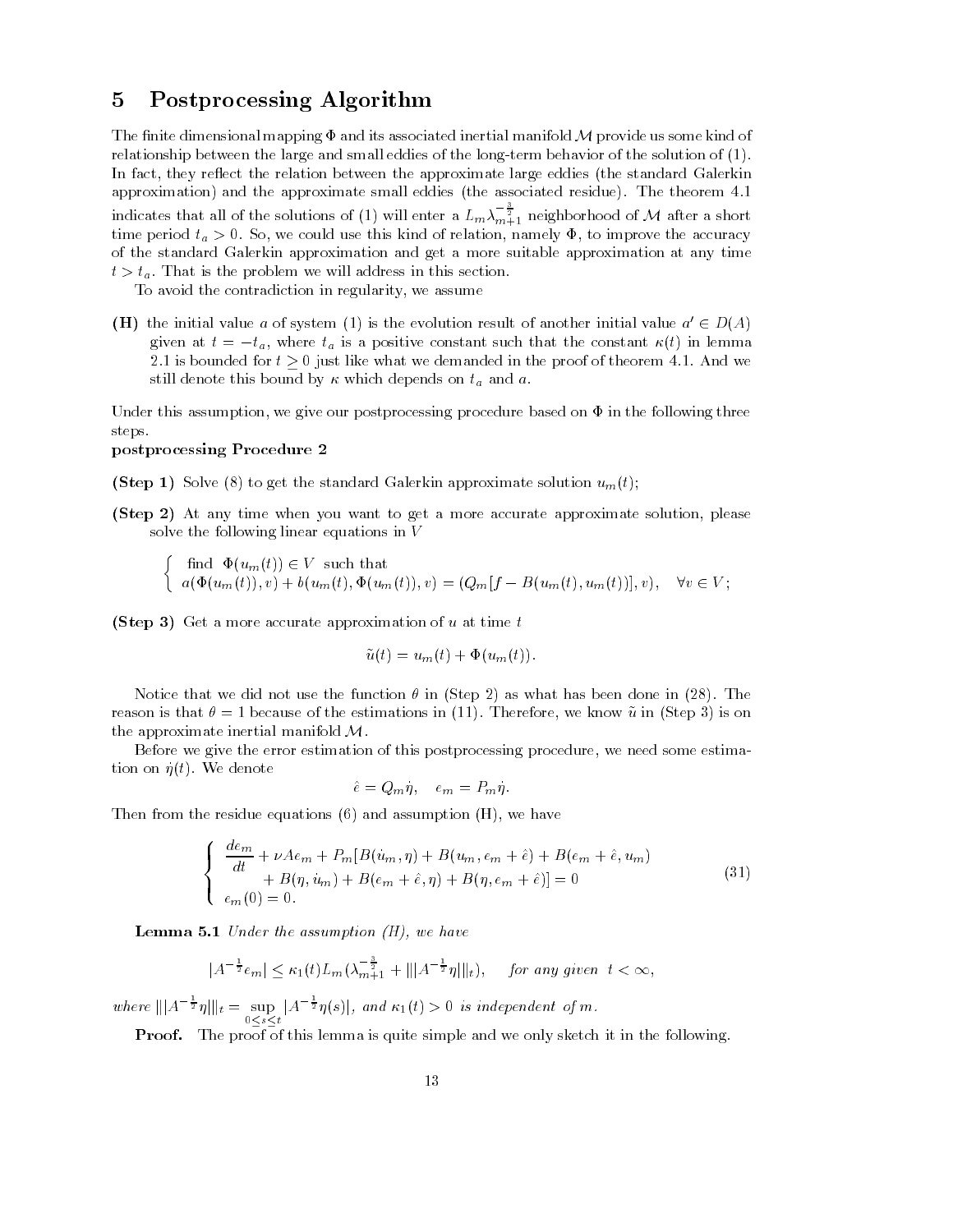Multiplying the both sides of (31) with 
$$
A^{-1}e_m
$$
 and integrating them on  $\Omega$ , we have  
\n
$$
\frac{1}{2} \frac{d|A^{-\frac{1}{2}}e_m|^2}{dt} + \nu|e_m|^2 \leq |b(u_m, \eta, A^{-1}e_m)| + |b(u_m, e_m, A^{-1}e_m)|
$$
\n
$$
+ |b(u_m, \hat{e}, A^{-1}e_m)| + |b(e_m, u_m, A^{-1}e_m)| + |b(\hat{e}, u_m, A^{-1}e_m)|
$$
\n
$$
+ |b(\eta, u_m, A^{-1}e_m)| + |b(e_m, \eta, A^{-1}e_m)| + |b(\hat{e}, \eta, A^{-1}e_m)|
$$
\n
$$
+ |b(\eta, e_m, A^{-1}e_m)| + |b(\eta, \hat{e}, A^{-1}e_m)|.
$$

Now we need to estimate each term on the right hand side of the last inequality by using (2) and lemma 3.2. The estimation of each term can be obtained without difficulty if one notice the rigorous estimation of  $b$  in lemma 3.2. Here we only give the final result.

$$
\frac{d|A^{-\frac{1}{2}}e_m|}{dt} \le \frac{c_5}{\nu}|A^{-\frac{1}{2}}e_m| + \frac{c_6}{\nu}L_m|A^{-\frac{1}{2}}\eta| + \frac{c_7}{\nu}L_m\lambda_{m+1}^{-\frac{3}{2}},
$$

where consider the contract of the contract of the contract of the contract of the contract of the contract of constants. Now by integrating the above differential inequality of  $|A^{-\frac{1}{2}}e_m|$ , we can get the result with

$$
\kappa_1(t) := \frac{c_6 + c_7}{c_5} e^{\frac{c_5}{\nu} t}.
$$

 $\Box$ 

By using this lemma- we can get an error estimation of our postprocessing procedure Firstly- we denote

$$
E(t) = u(t) - \tilde{u}(t) = \eta(t) - \Phi(u_m(t)).
$$

Theorem  $U$  and choosing must must be assumption of the assumption  $U$  and choosing must be assumption of the assumption of the assumption of the assumption of the assumption of the assumption of the assumption of the ass

$$
\lambda_{m+1} \ge 4c_1^2 M_{\infty}^2 \nu^{-2},
$$

we have

$$
||E(t)|| \leq \kappa_2(t)L_m(\lambda_{m+1}^{-\frac{3}{2}} + |\eta| ||\eta|| + |||A^{-\frac{1}{2}}\eta||_t), \quad \text{for any given } t < +\infty,
$$

where  $\kappa_2(t) > 0$  is independent of m.

Proof Subtracting the equations of Step Proofs (VI) we have t

$$
a(E, v) + b(u_m, E, v) = -(\eta, v) - b(\eta, u_m, v) - b(\eta, \eta, v), \quad \forall v \in V.
$$
 (32)

We decompose  $E$  as

$$
E = P_m E + Q_m E \stackrel{\Delta}{=} E_m + \hat{E}.
$$

 $T$  and  $T$  in  $T$  in  $T$  in  $T$  in  $T$  in  $T$  in  $T$  in  $T$  in  $T$  in  $T$  in  $T$  in  $T$  in  $T$  in  $T$  in  $T$  in  $T$  in  $T$  in  $T$  in  $T$  in  $T$  in  $T$  in  $T$  in  $T$  in  $T$  in  $T$  in  $T$  in  $T$  in  $T$  in  $T$  in  $T$  in  $T$ 

$$
\nu ||E_m||^2 \leq |(e_m, E_m)| + |b(\eta, u_m, E_m)| + |b(\eta, \eta, E_m)| + |b(u_m, \hat{E}, E_m)|
$$
  
\n
$$
\leq |A^{-\frac{1}{2}}e_m| ||E_m|| + c_3 L_m|A^{-\frac{1}{2}}\eta| |Au_m| ||E|| + c_1 c_0^2 |\eta| ||\eta|| ||E_m|| + c_1 |u_m|_{L^{\infty}} ||E_m|| |\hat{E}|
$$
  
\n
$$
\leq (|A^{-\frac{1}{2}}e_m| + c_3 M_2 L_m|A^{-\frac{1}{2}}\eta| + c_1 c_0^2 |\eta| ||\eta|| + c_1 M_{\infty} \lambda_{m+1}^{-\frac{1}{2}} ||\hat{E}||) ||E_m||.
$$

Thus

$$
||E_m|| \leq \nu^{-1}(|A^{-\frac{1}{2}}e_m| + c_3M_2L_m|A^{-\frac{1}{2}}\eta| + c_1c_0^2|\eta| \|\eta\| + c_1M_\infty\lambda_{m+1}^{-\frac{1}{2}}\|\hat{E}\|.
$$
 (33)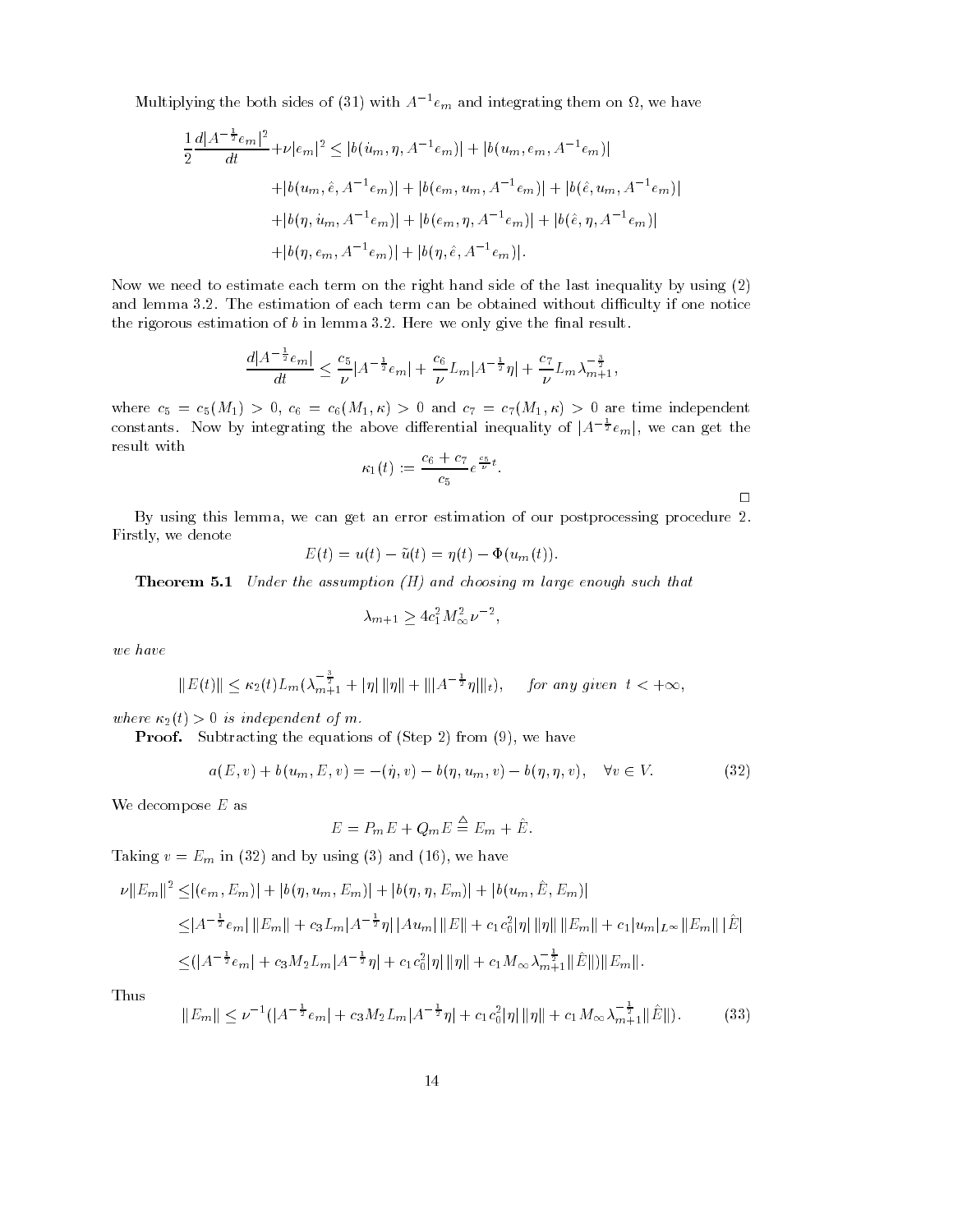$\lim_{\omega \to 0} v = E$  in  $\{\frac{\omega}{\omega}\}\$ , it admits

aking 
$$
v = \hat{E}
$$
 in (32), it admits

\n
$$
\nu \|\hat{E}\| \leq |(\hat{e}, \hat{E})| + |b(\eta, u_m, \hat{E})| + |b(\eta, \eta, \hat{E})| + |b(u_m, E_m, \hat{E})|
$$
\n
$$
\leq |A^{-\frac{1}{2}}\hat{e}| \|\hat{E}\| + c_3 L_m |A^{-\frac{1}{2}}\eta| |Au_m| \|\hat{E}\| + c_1 c_0^2 |\eta| \|\eta\| \|\hat{E}\| + c_1 |u_m| L^{\infty} \|E_m\| \|\hat{E}\|
$$
\n
$$
\leq (\kappa \lambda_{m+1}^{-\frac{3}{2}} + c_3 M_2 L_m |A^{-\frac{1}{2}}\eta| + c_1 c_0^2 |\eta| \|\eta\| + c_1 M_\infty \lambda_{m+1}^{-\frac{1}{2}} \|E_m\|) \|\hat{E}\|.
$$

Therefore, we have the control of the control of the control of the control of the control of the control of the control of the control of the control of the control of the control of the control of the control of the cont

we have  

$$
\|\hat{E}\| \le \nu^{-1} (\kappa \lambda_{m+1}^{-\frac{3}{2}} + c_3 M_2 L_m |A^{-\frac{1}{2}} \eta| + c_1 c_0^2 |\eta| \|\eta\| + c_1 M_\infty \lambda_{m+1}^{-\frac{1}{2}} \|E_m\|).
$$
 (34)

Combining  $(33) \sim (34)$  and demanding

$$
\lambda_{m+1} \ge 4c_1^2 M_{\infty}^2 \nu^{-2},
$$

we can get

$$
||E|| \leq 2\nu^{-1} (\kappa \lambda_{m+1}^{-\frac{3}{2}} + |A^{-\frac{1}{2}}e_m| + 2c_3 M_2 L_m |A^{-\frac{1}{2}}\eta| + 2c_1 c_0^2 |\eta| ||\eta||)
$$
  

$$
\leq 2\nu^{-1} \left(\frac{\kappa}{L_m} + \kappa_1(t)\right) L_m \lambda_{m+1}^{-\frac{3}{2}}
$$
  

$$
+ 2\nu^{-1} (2c_3 M_2 + \kappa_1(t)) L_m |||A^{-\frac{1}{2}}\eta|||_t + 4\nu^{-1} c_1 c_0^2 |\eta| ||\eta||.
$$

If we denote

$$
\kappa_2(t) = 2\nu^{-1} \max\{\frac{\kappa}{L_m} + \kappa_1(t), \kappa_1(t) + 2c_3 M_2, 2c_1 c_0^2\},\
$$

the result can be achieved.

al that  

$$
|\eta| \le C(t)\lambda_{m+1}^{-1}
$$
,  $||\eta|| \le C(t)\lambda_{m+1}^{-\frac{1}{2}}$ .

And from the appendix we know that there also holds

t there also holds  

$$
|A^{-\frac{1}{2}}\eta| \le C(t)\lambda_{m+1}^{-\frac{3}{2}}.
$$

Then the result of the result of the result of the result of the result of the result of the result of the result of the result of the result of the result of the result of the result of the result of the result of the re

us that  

$$
||E|| \leq C_1(t)L_m \lambda_{m+1}^{-\frac{3}{2}}.
$$

Of course, the postprocessing procedure 2 can greatly improve the convergence rate of standard Galerkin approximation from  $\lambda_{m+1}^{-\frac{1}{2}}$  to  $L_m \lambda_{m+1}^{-\frac{1}{2}}$  at any time t, especially for large m. The substantial saving of the computing time is then obvious because we should solve the standard Galerkin approximate equations in a larger finite dimensional subspace  $H_M$  with  $M \sim m^3$  to get an approximate solution of order  $\lambda_{m+1}^{-\frac{1}{2}}$ .

remark - As is said before the number of the norm is generated inertial spectrum intertions manifold and to construct the postprocessing procedures in our context, is a finite dimensional mapping from Hm into <sup>V</sup> Then for -Step in both postprocessing procedure and we must solve the linear problem in the whole space V. But, a simple investigation of  $\Phi$  will show that this mapping is in fact a finite dimensional mapping from  $H_m$  to some subspace of V.

First of all, we will construct a new projection  $\mathcal{P}_m$  from H onto  $H_m$  based upon the solution of - For this purpose we introduce some new symbols

$$
\mathcal{L}(w, v) := a(w, v) + b(u, w, v), \quad \forall w, v \in V,
$$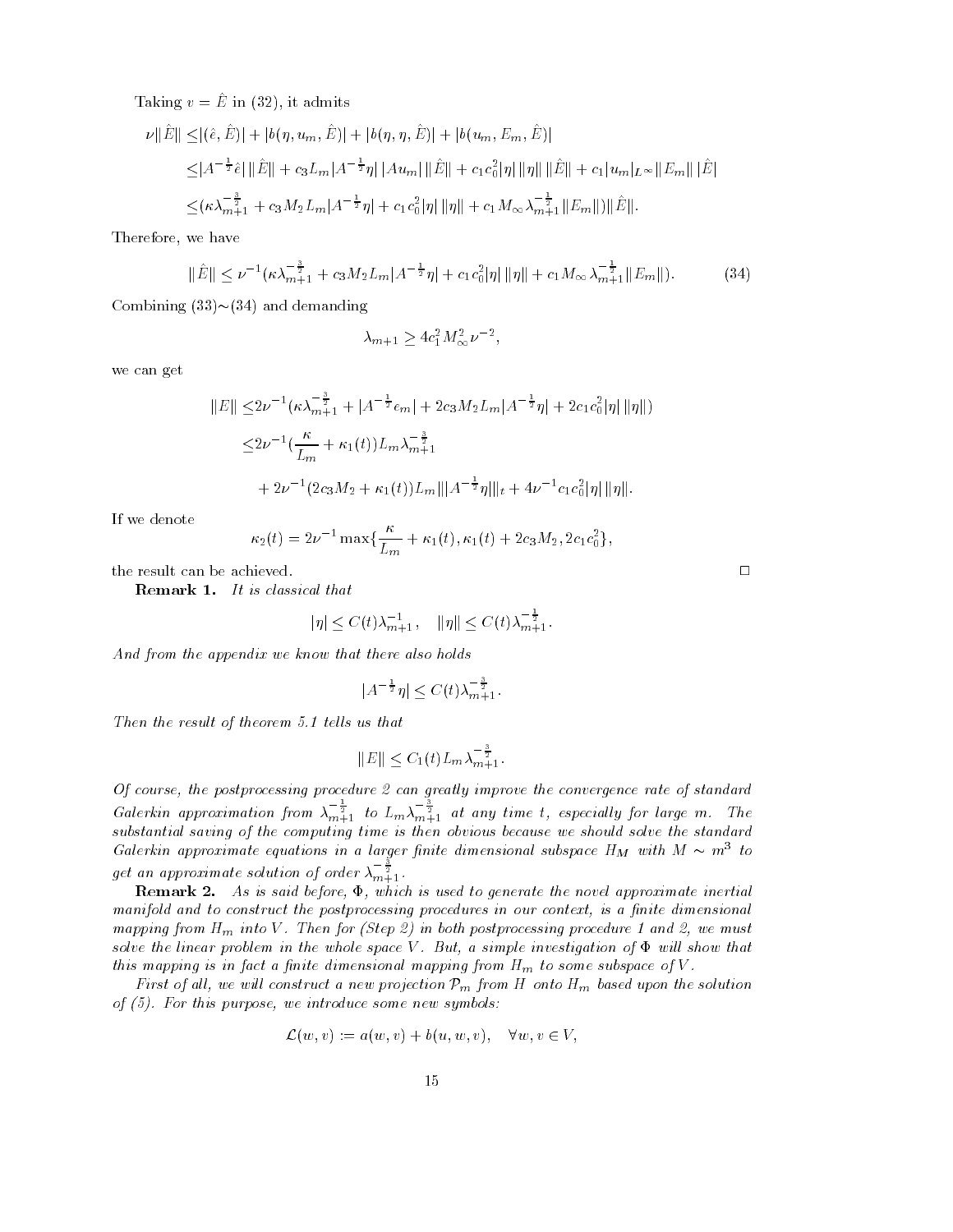$$
\mathcal{L}_m(w, v) := a(w, v) + b(u_m, w, v), \quad \forall w, v \in V,
$$

where using and understand under the solutions of  $\mathcal{A}$  and  $\mathcal{A}$  and  $\mathcal{A}$  and  $\mathcal{A}$ 

Obviously, both  $\mathcal{L}(\cdot, \cdot)$  and  $\mathcal{L}_m(\cdot, \cdot)$  are continuous on  $V \times V$  and positive if we notice (2) and - Then by LaxMilgram theorem the following variation variation variation variation variation variation vari

$$
\begin{cases} \text{ find } w \in H_m \text{ such that} \\ \mathcal{L}_m(w, v) = \langle g, v \rangle \langle v', \forall v \in H_m, \end{cases} \tag{35}
$$

has a unique solution for any given 
$$
g \in V'
$$
. Now let us give the definition of our new projection.  
\n
$$
\begin{cases}\nfor any given  $w \in H$ , find  $\mathcal{P}_m w \in H_m$  such that\n
$$
\mathcal{L}_m(w - \mathcal{P}_m w, v) = 0, \quad \forall v \in H_m.\n\end{cases}
$$
\n(36)
$$

Because (35) is well-posed for any given  $q \in V'$ , (36) can really define a projection from H onto  $H_m$  and we denote by  $\mathcal{Q}_m = I - \mathcal{P}_m$ . Now for any vector in H, we have the following decomposition

$$
w = \mathcal{P}_m w + \tilde{w}, \quad \text{with } \tilde{w} = \mathcal{Q}_m w.
$$

And (36) indicates that  $\tilde{w}$  is orthogonal with  $H_m$  in the sense of  $\mathcal{L}_m(\cdot, \cdot)$ . Similarly, we can decompose space V as

$$
V = H_m \oplus \tilde{V}, \quad \text{with} \quad \tilde{V} = \mathcal{Q}_m V.
$$

It is obvious that  $\Phi(u_m) \in V$  because we have

$$
a(\Phi(u_m), v) + b(u_m, \Phi(u_m), v) = 0, \quad \forall v \in H_m.
$$

So to get the solution of -Step in our postprocessing procedures we only need to solve the linear problem in  $\tilde{V}$ , a subspace of V. Unfortunately, the construction of  $\tilde{V}$  is also a time consuming procedure. And for the unsteady case, the structure of V is dependent on time t. Concerning about these facts, we still prefer to solve this linear problem in whole space  $V$  unless we can jina a simple construction of v or at least its approximation.

In practice- the second step of postprocessing procedure must be accomplished in some nite dimensional subspace of V whose dimensional and should be much larger than m That is - where is - is-In practice, the second step of postprocessing procedure 2 must be accomputed imensional subspace of V whose dimension should be much larger than some  $N \in \mathcal{N}$  with  $N \gg m$ , we should restrict (Step 2) and (Step 3) on

(Step 2') 
$$
\begin{cases} \text{find } \Phi_N(u_m) \in V_N \text{ such that} \\ a(\Phi_N(u_m), v) + b(u_m, \Phi_N(u_m), v) = (Q_m[f - B(u_m, u_m)], v), \quad \forall v \in V_N \end{cases}
$$

(Step 3') 
$$
\tilde{u}_N(t) = u_m(t) + \Phi_N(u_m(t)).
$$

Then the error of the procedure Step in the postprocessing procedure Step Step II is a step of the procedure S satisfies

$$
||u(t) - \tilde{u}_N(t)|| \le ||u(t) - \tilde{u}(t)|| + ||\Phi(u_m(t)) - \Phi_N(u_m(t))|| = ||E(t)|| + ||\tilde{E}(t)||,
$$

where  $\tilde{E}(t) = \tilde{u}(t) - \tilde{u}_N(t) = \Phi(u_m(t)) - \Phi_N(u_m(t))$ . Now we give the error estimate of this practical postprocessing procedure as following corollary Because the proof is quite simple- we will omit it and only state the result

Corollary Under the conditions of theorem the error of the scheme -Step -Step and the step of the step of the step of the step of the step of the step of the step of the step of the step o  $||u(t) - \tilde{u}_N(t)|| < C_1(t)$ 

$$
||u(t) - \tilde{u}_N(t)|| \leq C_1(t) L_m \lambda_{m+1}^{-\frac{3}{2}} + C_2 \lambda_{N+1}^{-\frac{1}{2}},
$$

where  $C_2 > 0$  is a constant independent of t, m and N.

. It is a to be the two error terms in the top the two errors in the corollary- the more discussed the  $\sim$ large enough such that  $N \sim \frac{m^2}{2}$ . I  $L_m^2$  , the postprocessing procedure is the postprocessing procedure is the postprocessing procedure is the postprocessing procedure in the postprocessing procedure is the postprocessing procedure in the postprocessing p equivalent to solve the equation (1) in a very large finite subspace  $V_N$ . This obviously leads to significantly saving of the CPU time.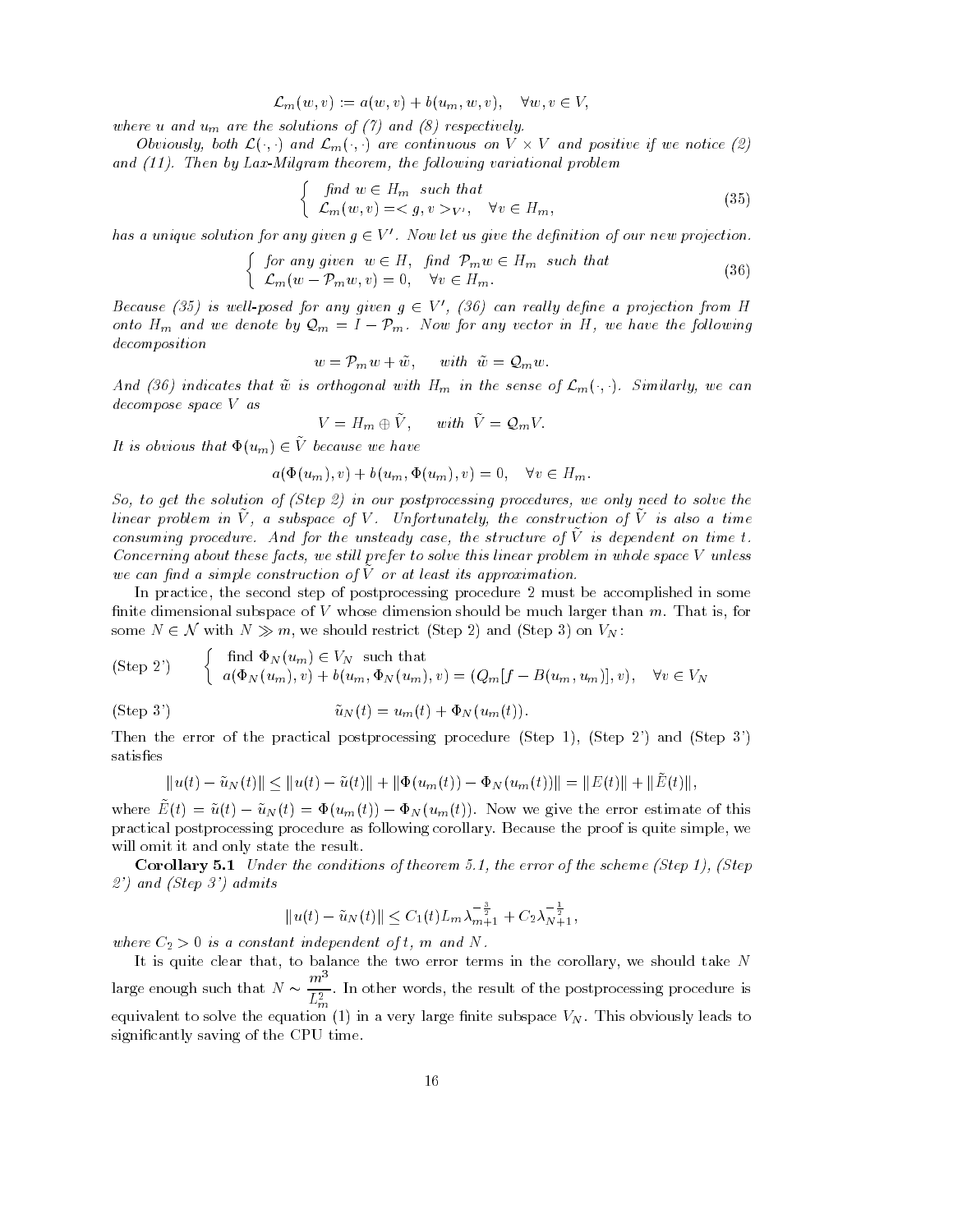# Appendix

In this section, we will present a further property of  $\eta$ , the estimate of  $|A^{-\frac{1}{2}}\eta|$ .

First of all- let us decompose as

$$
\eta = P_m \eta + Q_m \eta \stackrel{\triangle}{=} p + q. \tag{37}
$$

noticing  $\alpha$  is easy that  $\alpha$  is that is easy to the satisfaction

$$
\begin{cases} \frac{dp}{dt} + \nu A p + P_m B(u_m, p+q) + P_m B(p+q, u_m) + P_m B(p+q, p+q) = 0, \\ p(0) = 0. \end{cases}
$$
 (38)

On the other hand- it is well known that Stokes operator A can generate an analytic semigroup  $\{e^{-\nu At}\}_{t>0}$  on H with (see [6])

$$
||A^{\alpha}e^{-\nu At}||_{\mathcal{L}(H,H)} \leq c_{10}(\nu t)^{-\alpha}e^{-\nu \delta t}, \quad t > 0, \ \alpha > 0,
$$
\n(39)

where  $\sim$   $\sim$  0 cm and  $\sim$  -parameters on A and c-  $_{\rm H}$   $\sim$  0 cm as constant depending only one constant

By semigroup the semigroup presentation is the semi-collected as  $\mathbb{R}^n$ 

$$
p(t) = -\int_0^t e^{-\nu A(t-s)} P_m \{B(u_m, p) + B(p, u_m) + B(p, p) + B(p, q) + B(q, p) + B(u_m, q) + B(q, u_m) + B(q, q)\} ds
$$
  
= 
$$
-\int_0^t e^{-\nu A(t-s)} P_m B_1(p) ds - \int_0^t e^{-\nu A(t-s)} P_m B_2(q) ds,
$$

where

$$
B_1(p) = B(u_m, p) + B(p, u_m) + B(p, p) + B(p, q) + B(q, p),
$$
  
\n
$$
B_2(q) = B(u_m, q) + B(q, u_m) + B(q, q).
$$

Then by using (39), we have  
\n
$$
|A^{-\frac{1}{2}}p(t)| \leq \int_0^t |A^{-\frac{1}{2}}e^{-\nu A(t-s)}P_mB_1(p)|ds + \int_0^t |A^{-\frac{1}{2}}e^{-\nu A(t-s)}P_mB_2(q)|ds
$$
\n
$$
= \int_0^t |A^{\frac{1}{2}}e^{-\nu A(t-s)}A^{-1}P_mB_1(p)|ds + \int_0^t |A^{\frac{1}{2}}e^{-\nu A(t-s)}A^{-1}P_mB_2(q)|ds
$$
\n
$$
\leq c_{10}\nu^{-\frac{1}{2}}\int_0^t (t-s)^{-\frac{1}{2}}e^{-\delta(t-s)}|A^{-1}P_mB_1(p)|ds
$$
\n
$$
+ c_{10}\nu^{-\frac{1}{2}}\int_0^t (t-s)^{-\frac{1}{2}}e^{-\delta(t-s)}|A^{-1}P_mB_2(q)|ds
$$

Let us estimate each term of  $|A^{-1}B_1(p)|$  and  $|A^{-1}B_2(q)|$ . First of all, we consider each term of  $|A^{-1}B_1(p)|$ . For example, consider  $|A^{-1}P_mB(u_m, p)|$ . To do this, we need following property of trilinear form  $b(\cdot, \cdot)$  whose proof is almost the same as lemma 3.2.

**Proposition** For any  $v \in D(A)$ ,  $w \in D(A^{\frac{1}{4}})$  and  $\phi \in D(A^{-\frac{1}{2}})$ , we have A),  $w \in D(A^{\frac{3}{4}})$  and  $\phi \in D(A^{-\frac{1}{2}})$ <br>  $|v, w|| \le c_3 |A^{-\frac{1}{2}}\phi| |Av| |A^{\frac{3}{4}}w|$ 

$$
|b(\phi, v, w)| \leq c_3 |A^{-\frac{1}{2}}\phi| |Av| |A^{\frac{3}{4}}w|,
$$
  
\n
$$
|b(w, v, \phi)| < c_3 |A^{\frac{3}{4}}w| |Av| |A^{-\frac{1}{2}}\phi|,
$$
\n(41)

$$
|b(w, v, \phi)| \le c_3 |A^{\frac{3}{4}}w| |Av| |A^{-\frac{1}{2}}\phi|,\tag{41}
$$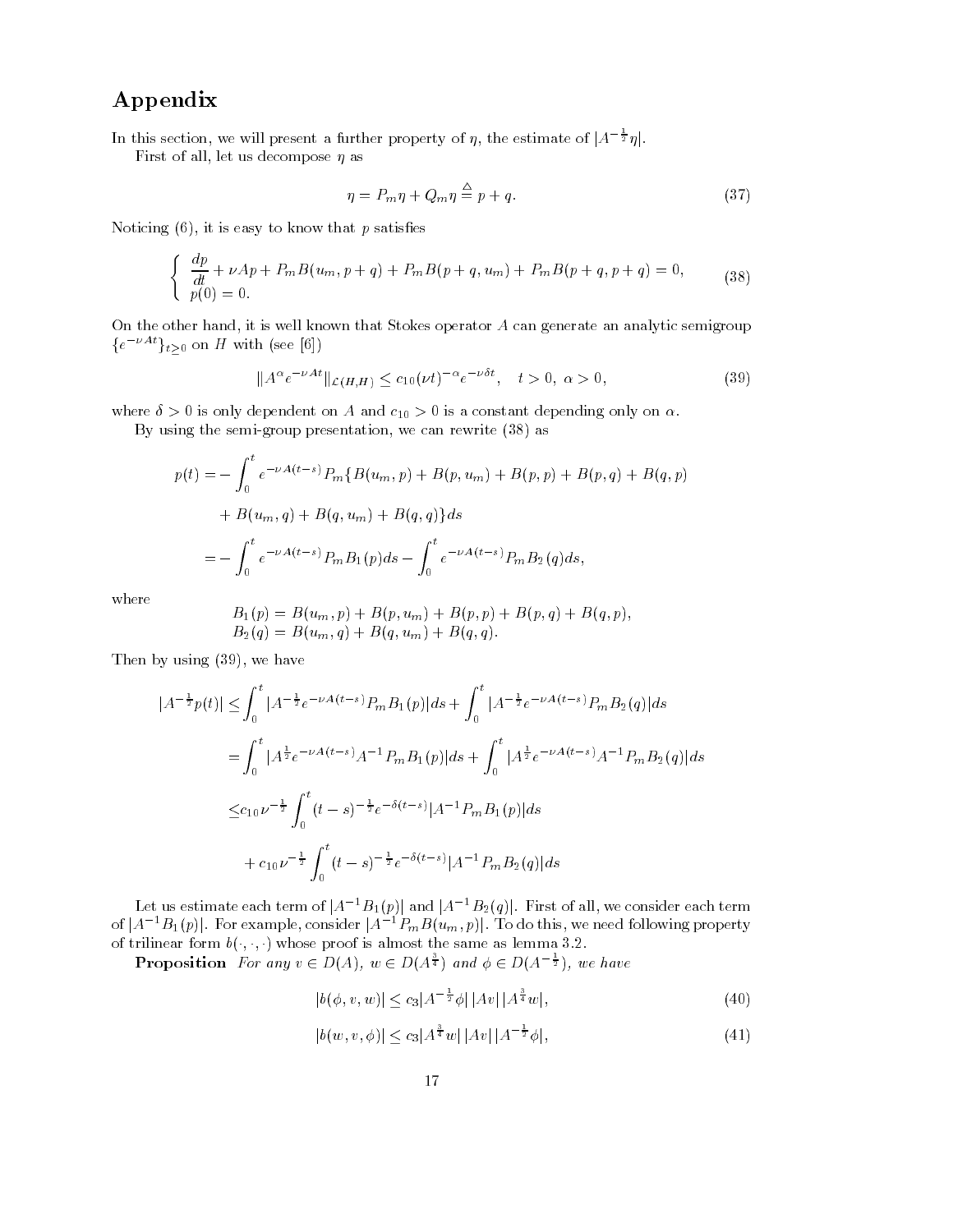where c<sub>o</sub> is a positive constant which has the same meaning as in lemma consta

Now let us continue our estimation. From (41), we have for any  $v \in H_m$ <br>  $|b(u_m, p, A^{-1}v)| = |b(u_m, A^{-1}v, p)| \le c_3 |A^{\frac{3}{4}}u_m||A^{-\frac{1}{2}}p||v|.$ 

$$
|b(u_m, p, A^{-1}v)| = |b(u_m, A^{-1}v, p)| \leq c_3 |A^{\frac{3}{4}}u_m| |A^{-\frac{1}{2}}p| |v|.
$$

Thus we have

$$
|A^{-1}P_mB(u_m, p)| \le c_3 |A^{\frac{3}{4}}u_m||A^{-\frac{1}{2}}p|.
$$
\n
$$
|A^{-1}P_mB(p, p)| \le c_3 |A^{\frac{3}{4}}u||A^{-\frac{1}{2}}p|.
$$
\n(42)

Similarly- we can derive

$$
|A^{-1}P_mB(p,p)| \leq c_3|A^{\frac{3}{4}}u||A^{-\frac{1}{2}}p|,
$$
\n
$$
|A^{-1}P_mB(q,p)| < c_3|A^{\frac{3}{4}}u||A^{-\frac{1}{2}}p|.
$$
\n(44)

$$
|A^{-1}P_mB(q,p)| \leq c_3|A^{\frac{3}{4}}u||A^{-\frac{1}{2}}p|.
$$
 (44)

For the other two terms, we will use (40) to cope with them. For any  $v \in H_m$ <br>  $|b(p, u_m, A^{-1}v)| = |b(p, A^{-1}v, u_m)| \le c_3 |A^{\frac{3}{4}}u_m||A^{-\frac{1}{2}}p||v|.$ 

$$
|b(p, u_m, A^{-1}v)| = |b(p, A^{-1}v, u_m)| \leq c_3 |A^{\frac{3}{4}}u_m| |A^{-\frac{1}{2}}p| |v|.
$$

So we get

$$
|A^{-1}P_m B(p, u_m)| \le c_3 |A^{\frac{3}{4}} u_m| |A^{-\frac{1}{2}} p|.
$$
 (45)

By doing this to the last term in the same way- we have

in the same way, we have  
\n
$$
|A^{-1}P_m B(p,q)| \le c_3 |A^{\frac{3}{4}} u| |A^{-\frac{1}{2}} p|.
$$
\n(46)

Combining  $(42) \sim (46)$ , we derive the first estimation

Combining (42)~(46), we derive the first estimation  
\n
$$
|A^{-1}P_mB_1(p)| \leq 3c_3(|||A^{\frac{3}{4}}u|| + |||A^{\frac{3}{4}}u_m||||)|A^{-\frac{1}{2}}p|,
$$
\n(47)  
\nwhere  $||| \cdot ||| = \sup_{s>0} |\cdot(s)|$  and we will also denote  $||| \cdot |||_t = \sup_{0 \leq s \leq t} |\cdot(s)|$  in the following.

 $(s)$  in the following.

For the estimation of  $|A^{-1}P_mB_2(q)|$ , the method is completely the same as the above one. We can use (41) to deal with  $B(u_m, q) + B(q, q)$  and (40) to deal with  $B(q, u_m)$ . So we just give the result in the following  $\begin{split} &\min_{P_m B_2(q)|< 2c_3 (\||A^{\frac{3}{4}}u|\| \,. \end{split}$ 

$$
|A^{-1}P_m B_2(q)| \le 2c_3(|||A^{\frac{3}{4}}u|| + |||A^{\frac{3}{4}}u_m|| |||A^{-\frac{1}{2}}q|.
$$
 (48)

Obviously-

$$
\sup_{t \ge 0} \int_0^t (t - s)^{-\frac{1}{2}} e^{-\delta(t - s)} ds < \delta^{-1/2} \gamma_{\frac{1}{2}} < +\infty
$$

where

$$
\gamma_{\alpha} = \int_0^{\infty} s^{-\alpha} e^{-s} ds = \Gamma(-1 - \alpha).
$$

By introducing the following constants

$$
c_{11} = 2c_{10}c_3\delta^{-\frac{1}{2}}\gamma_{\frac{1}{2}}(|||A^{\frac{3}{4}}u||| + |||A^{\frac{3}{4}}u_m|||), \quad c_{12} = 3c_{10}c_3(|||A^{\frac{3}{4}}u||| + |||A^{\frac{3}{4}}u_m|||),
$$

we can get a new inequality about 
$$
|A^{-\frac{1}{2}}p|
$$
. That is  
\n
$$
|A^{-\frac{1}{2}}p(t)| \leq c_{12}\nu^{-\frac{1}{2}} \int_0^t (t-s)^{-\frac{1}{2}} e^{-\delta(t-s)} |A^{-\frac{1}{2}}p| ds + c_{11}\nu^{-\frac{1}{2}} |||A^{-\frac{1}{2}}q|||_{t}.
$$

Set

$$
g(s) = |A^{-\frac{1}{2}}p(s)|e^{\delta s},
$$

and we have

$$
g(t) \leq c_{11} \nu^{-\frac{1}{2}} e^{\delta t} |||A^{-\frac{1}{2}} q|||_{t} + c_{12} \nu^{-\frac{1}{2}} \int_{0}^{t} (t-s)^{-\frac{1}{2}} g(s) ds.
$$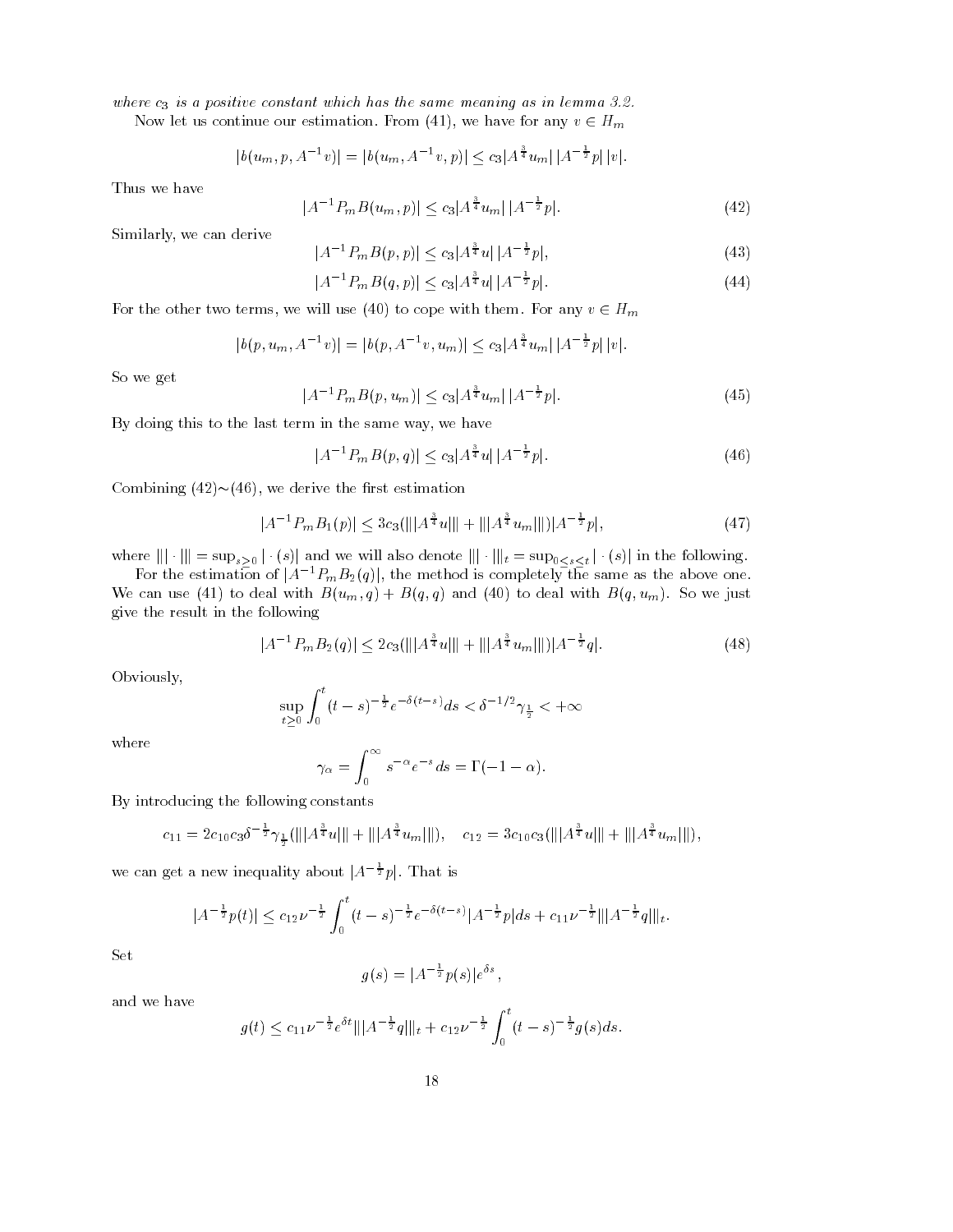To give the estimation of g- we must introduce an inequality Many inequalities of this type can be found in Henry pp. Henry special version-special version-special version-proven in property

**Lemma A.1** Let T,  $\alpha$ ,  $\beta$  and  $\theta$  be positive constants,  $0 < \theta < 1$ . Then for any continuous function  $f : [0, T] \to [0, +\infty)$  that satisfies

$$
f(t) \le \alpha + \beta \int_0^t (t - s)^{-\theta} f(s) ds, \quad 0 \le t \le T,
$$

we have

$$
f(t) \le c' \alpha \exp\{c' \beta^{1/(1-\theta)} t\}, \quad 0 \le t \le T,
$$

 $wun$  a positive constant c inat depends only on  $\sigma$ .

Now by using lemma A- we can immediately obtain

$$
g(t) \le c_{11}c'\nu^{-\frac{1}{2}}e^{\delta t} \exp\{c'c_{12}^2\nu^{-1}t\}\||A^{-\frac{1}{2}}q|\|_{t}.
$$

Denoting by  $T_1(t) > 0$  the constant  $c_{11}c' \exp\{c'c_{12}^2\nu^{-1}t\} + \nu^{\frac{1}{2}}$ , we have nt  $c_{11}c' \exp\{c'c\}$ <br> $p(t)| < (\nu^{-\frac{1}{2}}T_1)$ 

$$
|A^{-\frac{1}{2}}p(t)| \le (\nu^{-\frac{1}{2}}T_1(t) - 1) ||A^{-\frac{1}{2}}q||_t. \tag{49}
$$

 $\Box$ 

Now we summarize the above deducing into the following

**Theorem A.1** For any given data  $a \in D(A)$  and  $f \in H$ , we know the Navier-Stokes equations - and its Galerkin approximate equations - have unique solutions

$$
u(t) \in L^{\infty}(\mathcal{R}^+, D(A)), \quad u_m(t) \in L^{\infty}(\mathcal{R}^+, D(A)).
$$

Then for any  $t > 0$ , we have

$$
|A^{-\frac{1}{2}}\eta| \leq \nu^{-\frac{1}{2}}\lambda_{m+1}^{-\frac{1}{2}}T_1(t)\||\eta|\|_{t}.
$$

Proof From 
 and - the result can be obtained immediately

# References

- ist aan waarnig was strikken stationer in die stellinger waardelike waardelike aander analysis-<u> methods # Applications and Applications and Applications and Applications and Applications and Applications and Applications and Applications and Applications and Applications and Applications and Applications and Applic</u>
- P Constantin- C Foias- B Nicolaenko- R Temam- Spectral Barriers and Inertial Manifolds for Dissipative Partial Dierential Equations- J Dynamics Dierential Equations-  $pp.45-73$ .
- E Fabes- M Luskin- G R Sell- Construction of Inertial Manifolds by El liptic Regulariza tion- Math Mod Numer Anal- - pp\$
- C Foias- O Manley- R Temam- Modeling of the Interaction of Smal l and Large Eddies in TwoDimensional Turbulent Flow- Math Mod Numer Anal- - pp\$
- C Foias- G R Sell- R Temam- Inertial Manifolds for Nonlinear Evolutionary Equations-J Di Equs- - pp\$
- D Henry- Geometric Theory of Parabolic Equations- Lecture Notes in Math Springer Verlag- Berlin-